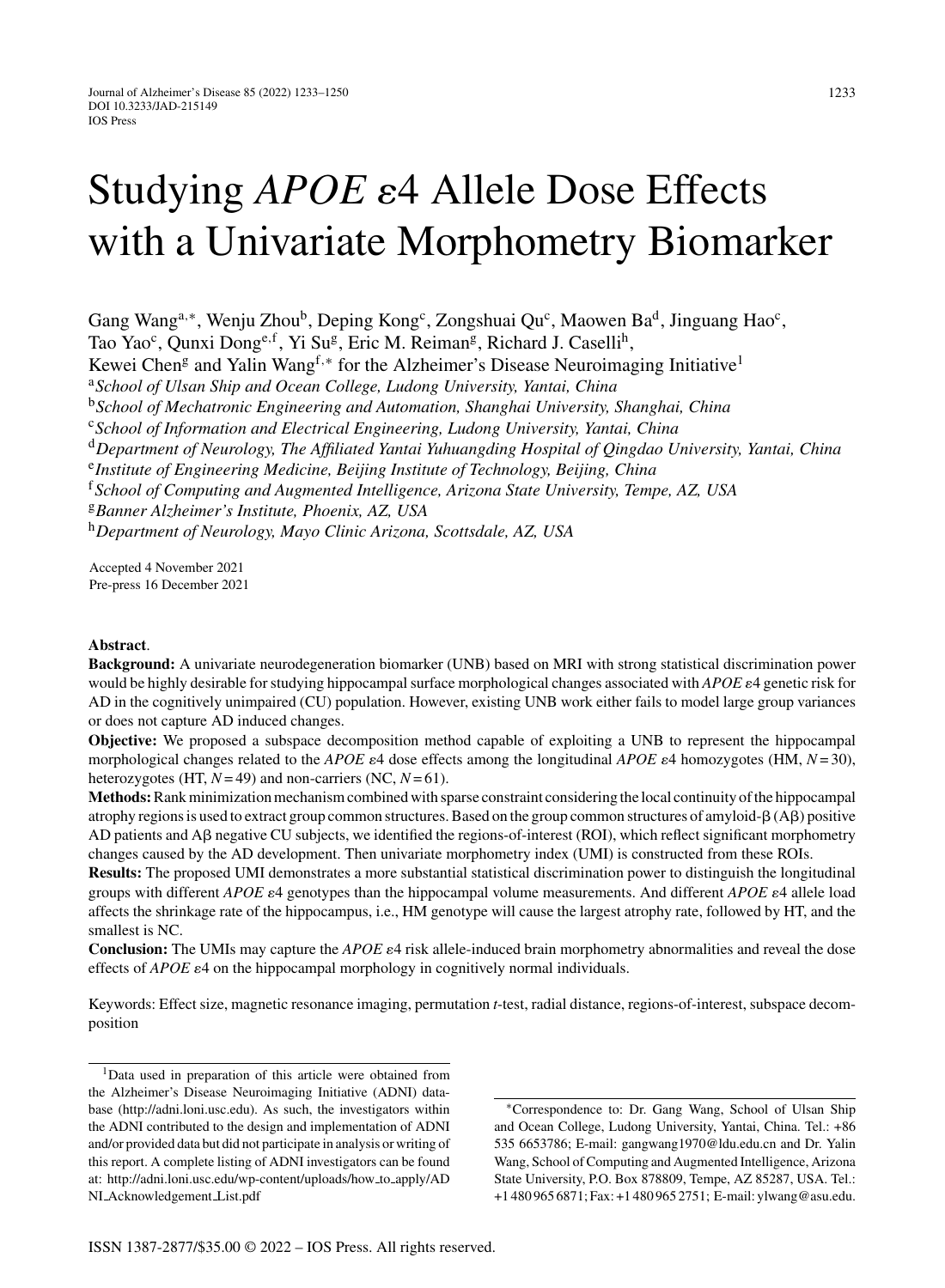## **INTRODUCTION**

Alzheimer's disease (AD) is an irreversible neurodegenerative disorder characterized by progressive cognitive impairment that interferes with memory, thinking, and behavior. For AD prevention therapies to have a maximal effect, they might need to be initiated before measurable impairments in cognition, at which time extensive pathology likely already exists [1, 2]. Therefore, there is a need to study biomarkers closely related to AD progression in its earliest non-symptomatic and symptomatic stages to observe AD development and evaluate the effectiveness of early interventions. It is well known that the apolipoprotein E  $(APOE)$   $\varepsilon$ 4 allele is a major genetic risk factor for late-onset AD [3, 4]. Its discovery has made it possible to study large numbers of genetically at-risk individuals before the onset of symptomatic memory impairment, and has led to the concept of the preclinical stage of AD [5]. Therefore, studying the association between *APOE* genotype with neurodegenerative pathology in healthy adults may benefit the development of preclinical AD biomarkers.

Numerous studies have revealed the pathological correlations between probable AD and the *APOE* -4 allele by using a variety of biomarkers, including magnetic resonance imaging (MRI) studies of whole brain atrophy rates of *APOE*  $\varepsilon$ 4 carriers [6], fluorodeoxyglucose positron emission tomography (FDG-PET) studies of *APOE*  $\varepsilon$ 4 carriers that have revealed AD-like patterns of reduced cerebral metabolic rate glucose [7, 8], measures of increased amyloid plaque burden determined from increases in the standard uptake value ratio of florbetapir PET [9], and distinct default mode network alterations observed in the resting-state functional MRI analysis [10], etc. Among them, structural MRI (sMRI) has been widely used to identify brain structure changes, including cortical atrophy [11, 12], hippocampal atrophy [13–15], or ventricular enlargement [14, 16], which can serve as the indicative diagnostic biomarkers of early AD, owing to their close relationship between neurodegeneration and cognition. Hippocampal atrophy measures from structural MRI are widely used for investigating the genetic influence of *APOE*  $\varepsilon$ 4 on hippocampal morphology because the changes in hippocampal morphometry become apparent in the early stages of memory decline [13, 17–20]. However, the genetic influence of  $APOE \varepsilon 4$ on hippocampal morphometry research has reported mixed results. Some studies have elucidated a

dose-dependent disease vulnerability on the hippocampal structure level [21–26], including our own work [27], e.g., significantly reduced hippocampal volume or accelerated longitudinal hippocampal atrophy has been found in healthy *APOE*  $\varepsilon$ 4 homozygotes (HM), as compared to heterozygotes (HT) and non-carriers (NC). Some other studies [28–33] did not find significant group differences between HM, HT, and NC. Therefore, developing sensitive and reliable brain imaging biomarkers to validate the dose-dependent impact of the *APOE*  $\varepsilon$ 4 allele on hippocampus among cognitively unimpaired individuals would be highly advantageous to preclinical AD diagnosis and prognosis.

While much*APOE*genetic influence on hippocampal morphometry research adopted multivariable imaging biomarkers (e.g., [26, 27]), a univariate neurodegeneration biomarker based on an individual patient's brain scans with high diagnostic accuracy would be highly desirable for clinical use [34] and patient screening in clinical trials [2]. Such a personalized measure may overcome inflated Type I error due to multiple comparisons [30, 31]. For example, for randomized clinical trials, regulatory agencies, including the Food and Drug Administration, requires conventional univariate hypothesis testing and its associated statistical power analysis [2]. Meanwhile, a single MRI-based measure of cerebral atrophy was used as a neurodegeneration biomarker in the recently proposed AD amyloid/tau/neurodegeneration framework [35]. In our recent work [36], we proposed a subspace decomposition framework to generate a univariate morphometry index to quantify the hippocampal morphological changes induced by AD based on the reliable and informative region-ofinterest (ROI), which takes into account the intense image noise and the significant within-group variance on the obtained structural MR images. However, our previous algorithm for solving stable principal component pursuit (SPCP) has few limitations. First, our previous work's low-rank subspace decomposition algorithm is the alternating splitting augmented Lagrangian method (ASALM). The disadvantage of ASALM is that its convergence is slow for real-time application [37]. Second, the singular value decomposition (SVD) in our previous algorithm used a low-rank matrix factorization mechanism to factorize a large-sized matrix into two small-sized matrices generated by implementing matrix column orthogonal strategy and low-rank constraint. Although this mechanism can effectively reduce the SVD computation cost for a large-scale matrix, the excessive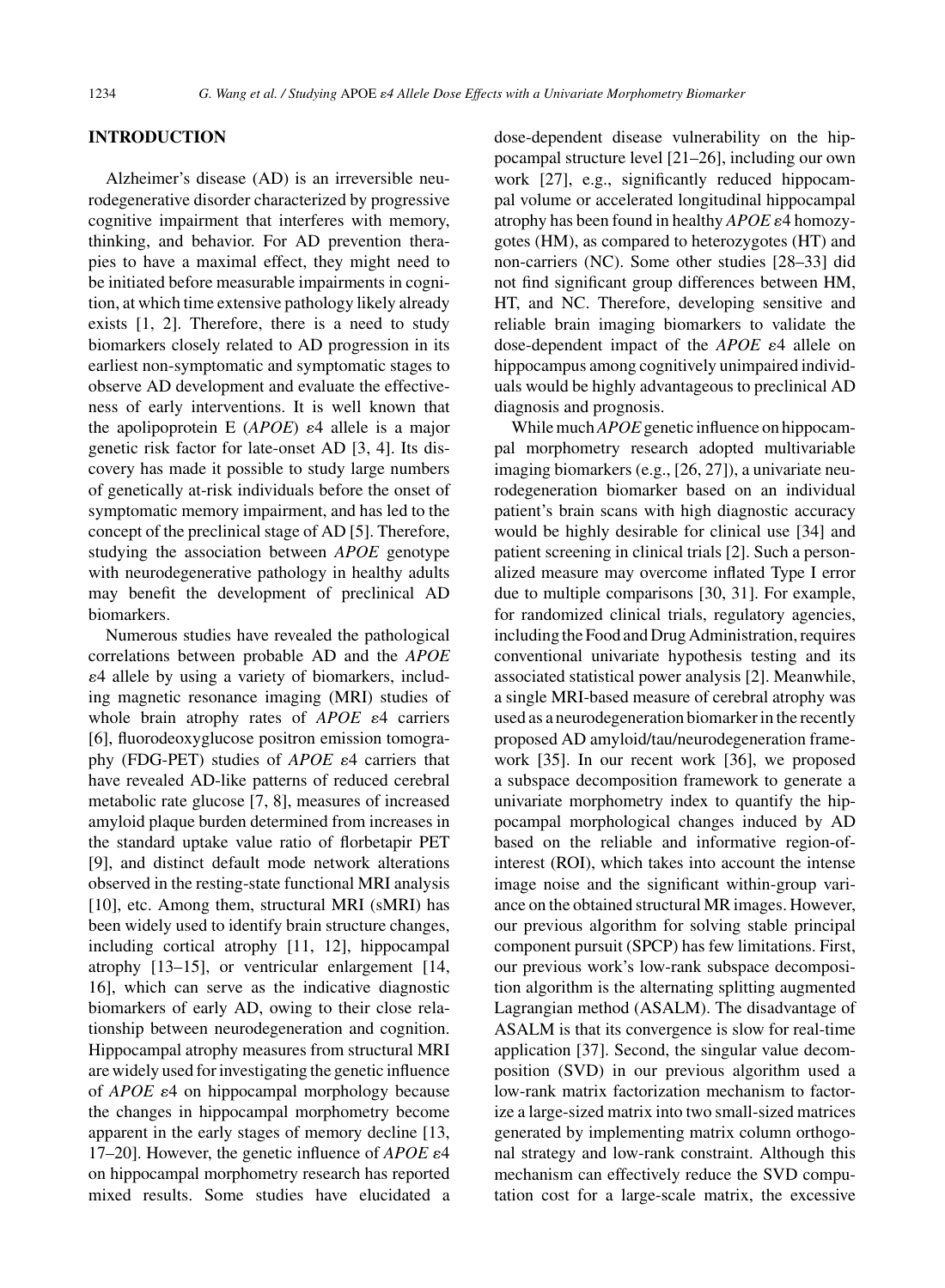intermediate processing steps require further optimization.

In this work, we propose an improved subspace decomposition framework to establish univariate and personalized neurodegeneration MRI biomarkers with strong statistical discrimination power [34]. We hypothesize that the proposed univariate morphometry biomarker may distinguish hippocampal surface morphological changes related to the  $APOE$   $\varepsilon$ 4 dose effects in the cognitively unimpaired population. In our experiments, we first used sMRI images of 120  $AB$  positive AD patients and 257 A $\beta$  negative CU subjects from the Alzheimer's Disease Neuroimaging Initiative (ADNI) cohort [38] to establish the AD-specific abnormality patterns over the hippocampal surface. We then compute a univariate similarity index to examine the degree of similarity to this AD-specific surface pattern for a given individual subject from an independent Arizona *APOE* cohort [39], including 140 cognitively unimpaired individuals (30 HMs, 49 HTs, and 61 NCs). We aim to test whether the proposed univariate morphometry biomarker gains improved computational efficiency and whether it has the superiority to the raw surface and volume measurements in reflecting the morphological atrophy rates caused by different *APOE*  $\varepsilon$ 4 allele loads in the CU individuals.

# **MATERIALS AND METHODS**

## *Subjects*

Data used in the preparation of this article were partially obtained from the Alzheimer's Disease Neuroimaging Initiative (ADNI) database ([http://adni.](http://adni.loni.usc.edu) loni.usc.edu). The ADNI was launched in 2003 as a public-private partnership, led by Principal Investigator Michael W. Weiner, MD. The primary goal of ADNI has been to test whether serial MRI, PET, other biological markers, and clinical and neuropsychological assessment can be combined to measure the progression of mild cognitive impairment and early AD. For up-to-date information, see <http://www.adni-info.org>.

Specifically, the sMRI data used to generate ADspecific abnormality patterns, including 120 amyloid-  $\beta$  (A $\beta$ ) positive AD patients and 257 A $\beta$  negative CU subjects, were downloaded from the ADNI database [38]. The reason for choosing  $\overrightarrow{AB}$  positive subjects is that the accumulation of  $\overrightarrow{AB}$  is one of the hallmarks of AD in human brains and a positive  $A\beta$  reading is now accepted as 'dementia due to AD' together with the presence of clinical symptoms [40].

To validate the effects of *APOE*  $\varepsilon$ 4 allele load on hippocampal morphology, we used 140 cognitively unimpaired individuals from the Arizona *APOE* cohort [39] and studied longitudinal brain imaging changes via statistical group difference analysis. The Arizona *APOE* cohort was established since January 1, 1994, which contains cognitively normal residents of Maricopa County aged 21 years and older. Demographic, family, and medical history data were obtained on each individual undergoing *APOE* genotyping, and their identity was coded by a study assistant. All individuals gave their written, informed consent-approved by the Institutional Review Boards of all participating institutions-and agree to have the results of the *APOE* test withheld from them as a precondition to their participation in this study. Genetic determination of *APOE* allelic status was performed using a polymerase chain reaction-based assay [41]. All subjects were genotyped and classified as *APOE*  $\varepsilon$ 4 carriers (N<sub>HM</sub> = 30, N<sub>HT</sub> = 49) or noncarriers ( $N_{NC}$  = 61). The study excludes subjects with potentially confounding medical, neurological, or psychiatric problems (such as prior stroke, traumatic brain injury, memory, or other cognitive impairment, parkinsonism, major depression, or substance abuse). No subject included in the study met the published criteria for mild cognitive impairment, AD, any other form of dementia [42].

## *Algorithm pipeline*

We briefly summarize our overall sequence of steps used to compute the univariate morphometry biomarker. The following sections are detailed explanations of each step. Figure 1 shows the processing procedures in our system. First, we segment hippocampi from T1-weighted MR images and reconstruct hippocampal surfaces. We register hippocampal surfaces across subjects and compute surface morphometry features, radial distance (RD) [43, 44]. Second, we construct two group observation matrices (i.e.,  $\overrightarrow{AB}$  positive  $\overrightarrow{AD}$  observation matrix and  $\overrightarrow{AB}$  negative CU observation matrix) where all RD features of each registered subject are stacked as a column vector. To effectively extract the robust group common morphological structure contained in all individual RD features, we further decompose each group observation matrix into low-rank component, sparse component and noise using a subspace decomposition algorithm. The low-rank component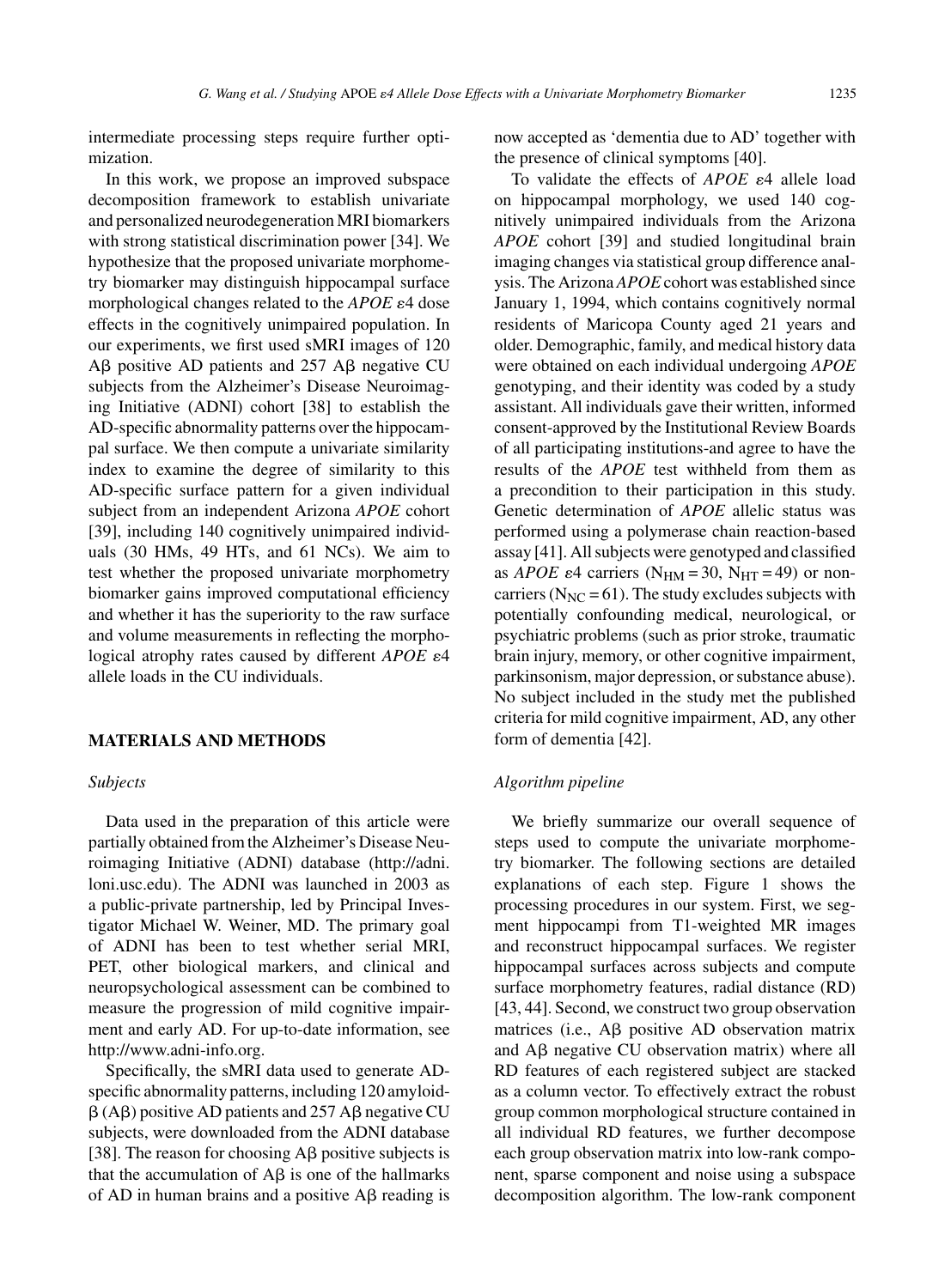

Fig. 1. Processing procedures in our univariate morphometry biomarker system.

is the group common structure contributed by all the subjects in the same group, the sparse component is the sparse diversities which belong to specific individual subjects. With the subspace decomposition framework, we may obtain the two intrinsic group common morphological structures of A<sub>B</sub> positive AD group and  $\overline{AB}$  negative CU group, which takes into account the intense imaging noise and the significant within-group variance on the obtained structure MR images. Third, we compute AD-specific abnormal surface patterns on the ROIs which are identified as significantly different areas induced by AD between the low-rank components of two groups,  $\overrightarrow{AB}$  positive AD group and  $\overline{AB}$  negative CU group. We further use the labeled ROIs and the registration result of an individual hippocampal surface to compute the univariate morphometry index (UMI). Finally, as application demonstrations of the computed UMIs, we apply them to study the longitudinal brain imaging changes of the three  $APOE$   $\varepsilon$ 4 genotype groups and dose effects of  $APOE$   $\varepsilon$ 4 alleles on the hippocampal morphology.

# *Image acquisition and morphometry feature extraction*

High-resolution brain structural MRI scans were acquired using 3 Tesla MRI scanners manufactured by General Electric Healthcare, Siemens Medical Solutions, and Philips Medical Systems. For each subject, a high-resolution T1 magnetization-prepared spoiled gradient (SPGR) scan was obtained in the sagittal plane. A T1-weighted pulse sequence (radiofrequency-SPGR recall acquisition in the steady state, repetition time  $= 33$  ms, echo time = 5 ms, alpha =  $30^\circ$ , number of excitations = 1, field-of-view = 24 cm, imaging matrix =  $256 \times 93$ , slice thickness =  $1.5$  mm, scan time =  $13:36$  min) was used to acquire 124 contiguous horizontal MRI slices with in-plane voxel dimensions of  $0.94 \times 1.25$  mm.

Based on the T1-weighted MRI scans, hippocampal substructures were segmented by using FIRST in the FMRIB Software Library [45] and 3D triangular hippocampal surface was reconstructed based on marching cubes algorithm [46]. With the generated conformal grid for each surface [47], we computed the hippocampal surface's conformal representation, which represents the intrinsic and extrinsic features of the surface, respectively. In addition, we carried out a surface fluid registration algorithm [48] and an inverse-consistent surface registration framework to increase robustness [47]. Then all the surfaces have a common reference frame and RD statistical morphological measurements were computed directly on these registered surfaces. RD is the distance from each surface point to its medial core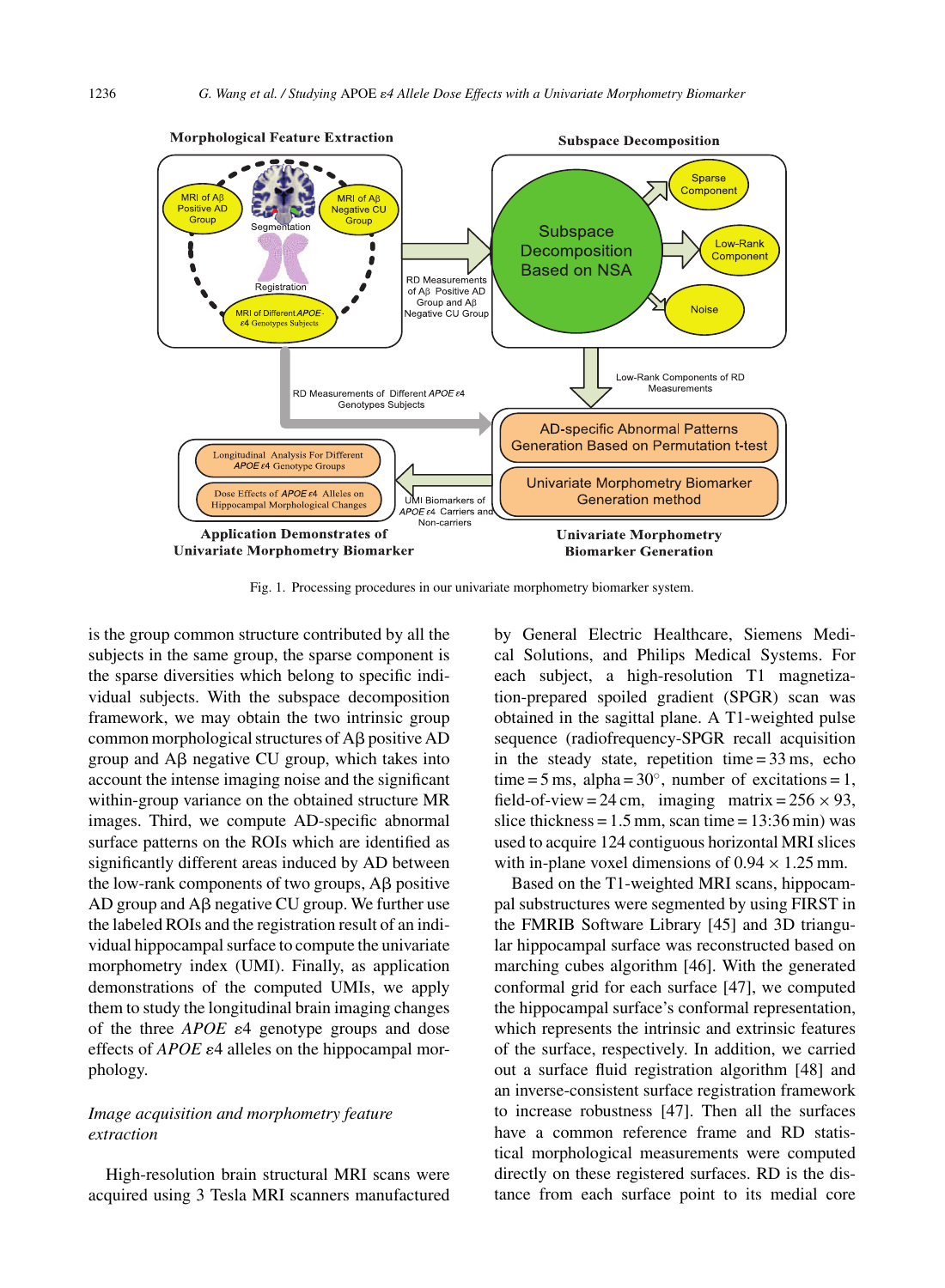(analogous to the centerline in a tube), representing hippocampal atrophy or enlargement. The entire hippocampal surface morphometry pipeline is described in our prior work [47] and is publicly available at [https://www.nitrc.org/projects/mtsms](https://www.nitrc.org/projects/mtsms_2020) 2020.

#### *Subspace decomposition algorithm*

When all individual RD features of the same group are stacked into column vectors to form an observation matrix  $A = (a_1, \ldots, a_n) \in \mathbb{R}^{m \times n}$  ( $a_i$  denotes the column vector which represent RD features of *i*-th subject, *m* is the dimension of each subject RD features and *n* is the number of the subjects within the same group), the SPCP algorithm enables us to decompose *A* into low-rank component  $L \in \mathbb{R}^{m \times n}$ , sparse component *S*  $\in \mathbb{R}^{m \times n}$ , and noise *N*  $\in \mathbb{R}^{m \times n}$ . In order to improve the computation efficiency, we apply Non-Smooth Augmented Lagrangian Algorithm (NSA) [49] based on partial variable splitting to solve this non-smooth convex optimization problem. It is known that the recovery is possible even when the data matrix, *A*, is corrupted with a dense error matrix,  $||N||_F \leq \delta$ , by solving the SPCP problem [50].

$$
\min_{L S \in R^{m \times n}} \{ ||L||_* + \gamma ||S||_1, \ s.t. : ||L + S - A||_F \le \delta \} \quad (1)
$$

where  $\|\cdot\|_*$  is the nuclear norm and  $\|\cdot\|_1$  is the  $l_1$  norm, which are given by  $||L||_* = \sum_i \sigma_i(L)$  and  $||S||_1 =$  $\sum_{i,j} |S_{i,j}|$ , respectively. And *γ* controls the relative importance of the low-rank term *L* versus the sparse term *S*.  $\sigma_i(L)$  is the *i*th largest singular value of *L*.

Based on NSA, the subproblems for solving low-rank component *L* and sparse component *S* of Equation (1) via the following iteration procedure:

$$
\begin{cases}\nL_{k+1} \leftarrow \arg \min_{L} \{ ||L||_{*} + \langle Y_{k}, L - Z_{k} \rangle + \frac{\rho k}{2} ||L - Z_{l}||_{F}^{2} \} \\
(Z_{k+1}, S_{k+1}) \leftarrow \arg \min_{(Z, S)} \\
\left\{ \gamma ||S||_{1} + \langle -Y_{k}, Z - L_{k+1} \rangle + \frac{\rho k}{2} ||Z - L_{k+1}||_{F}^{2} \right\} \\
Y_{k+1} \leftarrow Y_{k} + \rho_{k}(L_{k+1} - Z_{k+1}) \\
\rho_{k+1} = \alpha \rho_{k}, \ \alpha \ge 1\n\end{cases}
$$
\n(2)

Let  $Y_k \in R^{m \times n}$  and  $\theta_k$  be optimal Lagrangian dual variables for  $Z_k = L_k$  and  $\frac{1}{2}$   $\| Z + S - A \|^2_F \leq$  $\frac{\delta^2}{2}$  constraints,  $\rho_k > 0$  is the penalty parameter for the violation of the linear constraint and  $\langle . \rangle$  denotes the standard trace inner product. In procedure (2), the subproblem for computing  $L_{k+1}$  is a matrix shrinkage problem which can be solved via thresholding the singular values of the matrix  $(Z_k - Y_k/\rho_k)$  [51]. And the subproblem for computing  $S_{k+1}$  is an element shrinkage problem which can be solved via *l*<sup>1</sup> norm:

$$
S_{k+1} = sign(A - (L_{k+1} + Y_k/\rho_k)) \odot
$$

$$
\max \left\{ \left| A - \left( L_{k+1} + \frac{\gamma_k}{\rho k} \right) \right| - T_{th}, 0 \right\}
$$
(3)

where  $T_{th}$  is the threshold which is defined as *T*<sub>th</sub> =  $(\rho_k + \theta_k)/(\sqrt{\max(m, n)} \cdot \rho_k \cdot \theta_k), \quad {\theta_k}_{k \in \mathbb{Z}^+}$ is a bounded sequence, and  $\theta_k$  satisfies the following expression  $\left| \min \left\{ \frac{\gamma}{\theta k} E, \frac{\rho k}{\rho k + \theta k} \middle| A - (L_{k+1} + \frac{1}{\rho k} Y_k) \right\| \right.$  $\delta =$  $\left\| \cdot \right\|_F$ *,* denotes the componentwise multiplication operator. The details about computing  $L_{k+1}$  based on improved partial SVD and computing  $S_{k+1}$  by considering the local continuity of the hippocampal atrophy regions can be found in the Supplementary Material. Based on the description above, we can use the proposed method to recover the low-rank component and the sparse component with the local continuous constraint from the large-scale data matrix under the complicated environment. In particular, we can use the low-rank component *L*, i.e., the essential group common structure, to detect the group differences without the influence of the individual's specific diversities *S* and noise.

# *Univariate morphometry index for AD-specific abnormal surface pattern similarity measure*

A UMI reflecting individual AD-specific abnormal surface pattern similarity is generated by summarizing information in ROIs. Our UMI generation procedure is similar to our prior work [36]. First, for each registered vertex on the hippocampal surface, we used permutation *t*-test [52] to analyze the group difference for the low-rank components of the RD features between  $\overrightarrow{AB}$  positive  $\overrightarrow{AD}$  group and  $\overrightarrow{AB}$  negative CU group. Given the level of significance *α*, the accepted vertices to form the ROIs can be obtained for their permutation *p*-maps with the probabilities  $\alpha$ . Since the extracted low-rank components represent the common morphological structure of the group, the extracted ROIs based on low-rank components obtained by subspace decomposition algorithm can accurately reflect the hippocampal morphological structure changes from CU to AD.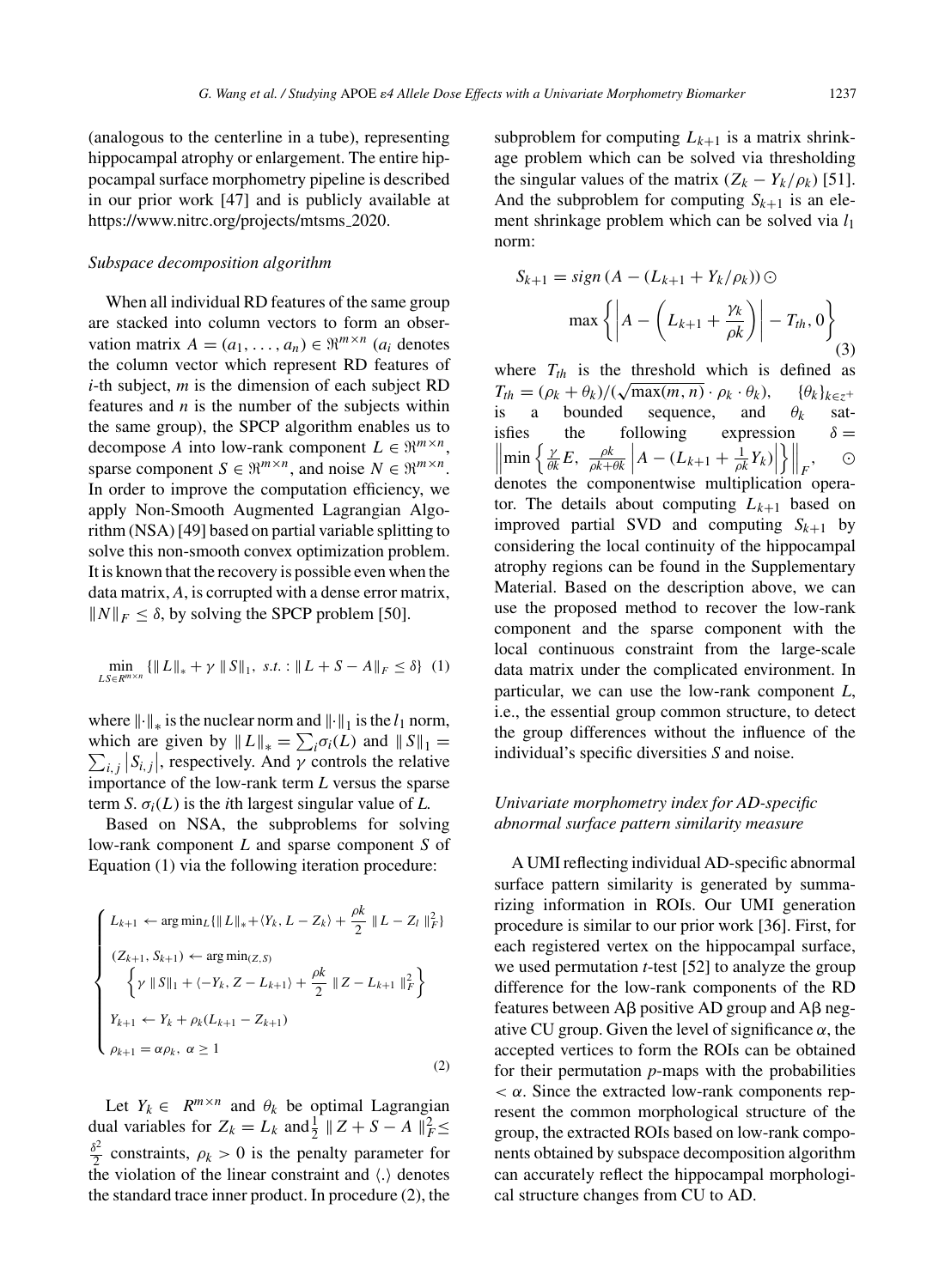Secondly, we use a vertex-wise two-sample independent *t*-test for the mean differences between the low-rank components of the A<sub>B</sub> negative CU and the  $\overrightarrow{AB}$  positive  $\overrightarrow{AD}$  groups on the predefined ROIs. The obtained *t*-map is then transformed into a *z*score map which is called as AD-specific abnormal surface pattern. And a vertex-wise two-sample independent *t*-test is applied for the differences between raw RD measures of individual subject and the mean low-rank components of the  $\overline{AB}$  negative CU group on the predefined ROIs. The obtained *t*-map is then transformed into a *z*-score map which is called as individual atrophy degree. At last, the UMIs can be computed through the vertex-wise summation across all the vertices on the predefined ROIs with the production of AD-specific abnormal surface patterns and the atrophy degrees of the individual subject. Thus,

$$
UMI = \frac{\sum_{i=1}^{m} (D_{Ti} \cdot D_{Wi})}{100} \tag{4}
$$

Here  $D_{Ti}$  denotes the atrophy degree at vertex *i* of the individual subject,  $D_{Wi}$  is the AD-specific abnormal surface pattern at vertex *i* between the AD group and the CU group. From the Eq. (4), we can see that the UMI measures the degree of similarity to this AD-specific abnormal surface pattern for a given individual subject on the selected ROIs. In other words, the greater the UMI, the closer the atrophy degree of the individual subject is from AD morphological characteristics.

#### *Evaluation of the univariate biomarkers*

For longitudinal cognitively unimpaired *APOE*  $\varepsilon$ 4 carriers (HM and HT) and non-carriers (NC) groups, we analyze the longitudinal group changes of the univariate biomarkers, including the UMIs, Mini-Mental State Examination (MMSE) [53] scores, Auditory Verbal Learning Test Long-Term Memory (AVLT-LTM) [54] scores and hippocampal volume measures, to compare the statistical discrimination abilities of different univariate biomarkers based on analysis of variance (ANOVA) method. All subjects of each longitudinal group underwent two tests, including the baseline test and a 24-month test. Meanwhile, Cohen's d test is applied to evaluate the effect size of the univariate biomarkers above. Cohen's d test takes the difference in means between two groups and is divided by the pooled standard deviation of the groups.

To further assess the statistical powers of the univariate biomarkers, we calculate the required

Table 1 Demographic information of  $A\beta$  positive AD and  $A\beta$  negative CU groups, from the ADNI cohort

|              | AD               | CU               | Inferential        |
|--------------|------------------|------------------|--------------------|
|              |                  |                  | <b>Statistics</b>  |
| Sample Size  | 120              | 257              |                    |
| Gender (M/F) | 64/56            | 125/132          | $\chi^2$ = 0.7214; |
|              |                  |                  | $p = 0.40$         |
| Age          | $74.15 \pm 7.47$ | $75.24 \pm 6.45$ | $F = 2.13$ :       |
|              |                  |                  | $p = 0.15$         |
| Education    | $15.61 \pm 2.69$ | $16.10 \pm 2.50$ | $F = 2.94$ :       |
|              |                  |                  | $p = 0.09$         |
| MMSE         | $22.53 + 3.25$   | $28.93 \pm 2.20$ | $F = 503.67$ ;     |
|              |                  |                  | p < 0.0001         |

minimum sample sizes (MSS) by comparing the univariate biomarker means of each longitudinal *APOE* -4 genotype groups at two test time points (baseline test and 24-month test). Suppose the means and standard deviations of the specific univariate biomarker of each longitudinal group at two test time points are  $(\mu_1, \sigma_1)$  and  $(\mu_2, \sigma_2)$ . To conduct a two-sided test with significance level  $\alpha$  and power of 1- $\beta$ , the appropriate sample-size for the specific univariate biomarker is as follows [55]:

$$
MSS = \frac{(\sigma_1^2 + \sigma_2^2) (z_{1-\alpha/2} + z_{1-\beta})^2}{\Delta^2}
$$
 (5)

where  $\Delta = |\mu_2 - \mu_1|$ . The significance level  $\alpha$  is set as 0.05 and the power 1-*β* is set as 0.8. For each longitudinal group, if the MSS derived from A biomarker is smaller than B biomarker, we can conclude that A biomarker is more differentiated than B biomarker. This indicates that MSS is an indicator for characterizing the statistical identification ability of the biomarkers.

## **RESULTS**

#### *ROIs extraction*

In order to extract the significant morphological group differences induced by AD, we apply the subspace decomposition to a cohort consisting of 120  $AB$  positive AD patients and 257 A $\beta$  negative CU subjects from the ADNI database. Demographic and clinical data of this cohort is compared using a oneway analysis of variance, and the gender data was analyzed by a chi-square test. Table 1 indicates that the factors of age, gender, and education of these two groups are matched, while the MMSE is significantly different between these two groups.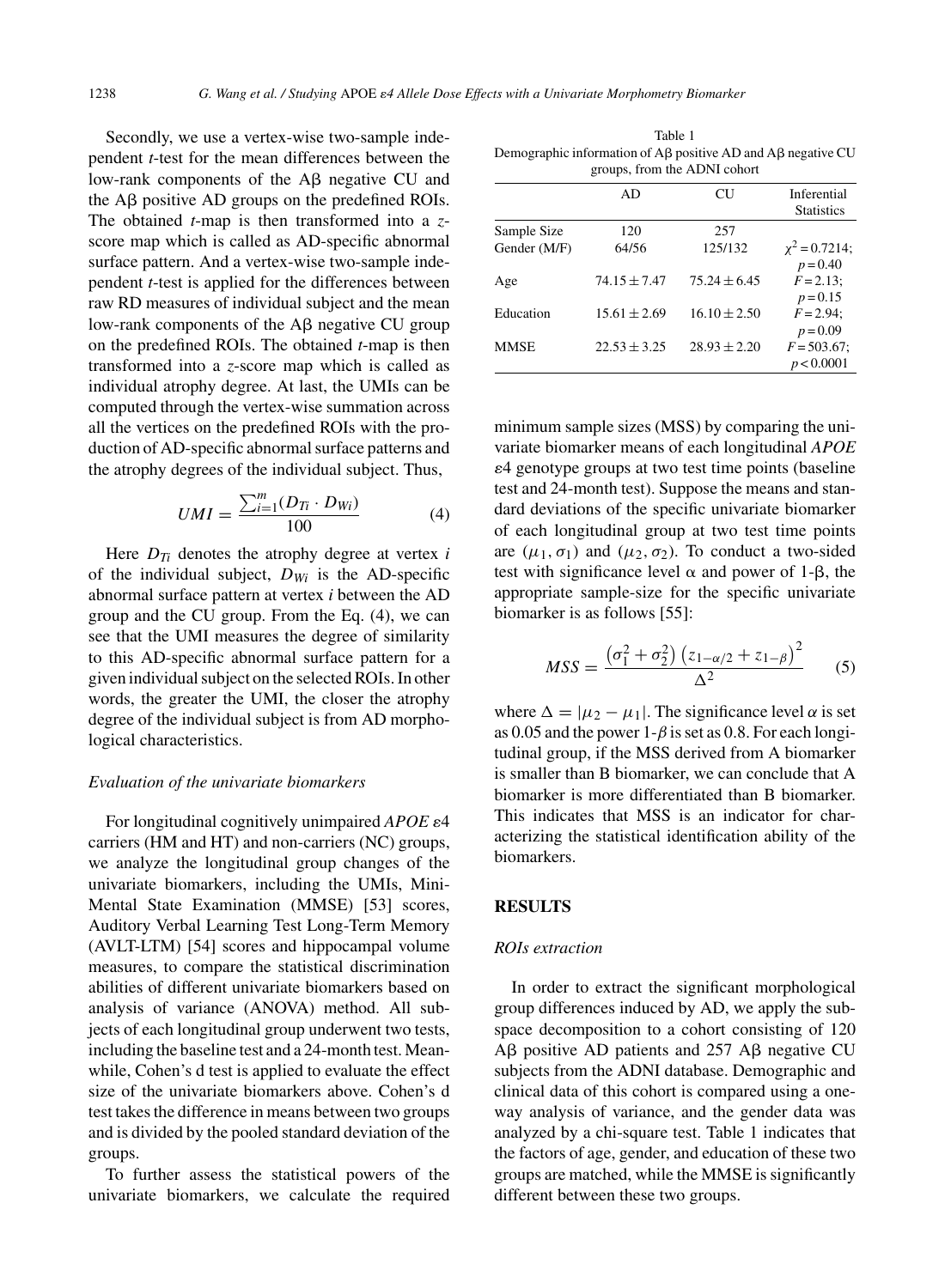Table 2 The performance indicators for the left and right hippocampus based on subspace decomposition algorithm (with data from the ADNI cohort)

|                        |           | $\rho_0$ | rank $(L)$  | $  S  _{\Omega,1}$                 | $  L+S-A  /$ |
|------------------------|-----------|----------|-------------|------------------------------------|--------------|
|                        |           |          |             |                                    | A            |
| Left Hip-<br>pocampus  | <b>CU</b> |          |             | $0.09$ $11 \sim 12$ $142 \sim 150$ | 0.056        |
|                        | AD        | 0.13     | $9 \sim 11$ | $209 - 225$                        | 0.057        |
| Right Hip-<br>pocampus | <b>CU</b> | 0.08     |             | $11 \sim 12$ $146 \sim 153$        | 0.057        |
|                        | AD        | 0.12     | $9 \sim 11$ | $218 \sim 226$                     | 0.058        |

Because low-rank components correspond to group common morphological structures, we apply subspace decomposition algorithm to extract the lowrank component of  $\overrightarrow{AB}$  positive  $\overrightarrow{AD}$  and  $\overrightarrow{AB}$  negative CU observation matrices, respectively. Each observation matrix is formed by stacking individuals of each group. Considering the bias and variance of the ROI generation model, we randomly divide the subjects of each group into 10 folds and choose 9 folds from each group as the training sets respectively. This process is repeated 10 times. The purpose of this process is to validate if the generated ROIs each time is consistent. The total performance indicators for the left and the right hippocampus based on our algorithm are shown in Table 2. Here we set the parameter  $\gamma$  as 0.0082. From the performance indicators in Table 2, the parameters setting  $\rho_0$ , rank(*L*) and  $\|L + S - A\| / \|A\|$  of each group (A $\beta$  positive AD group or  $\overrightarrow{AB}$  negative CU group) is similar whether it is on the left or the right hippocampus. Here the rank of *L* is obtained by counting the number of the eigenvalues of *L* whose values are greater than three times the  $δ$ . Here  $δ = 0.15$ .

After extracting the *L* and *S* from the observation matrix *A*, we can define the ROIs by using permutation *t*-test between the  $L$  of A $\beta$  positive AD group and the  $L$  of A $\beta$  negative CU group. As the training samples are taken randomly each time (the changing rate is about 10%), each ROI obtained will be inconsistent if the extracted *L* components are not robust.

In order to verify whether the ROIs generated by the *L* components are robust, we imitated the process of generating the ROIs based on the *L* components, and formed the ROIs based on the raw RD features of  $\overrightarrow{AB}$  positive  $\overrightarrow{AD}$  group and  $\overrightarrow{AB}$  negative CU group, then verify whether the ROIs generated by each type of data (*L* components or raw RDs) are consistent when the training data is different at each time.

In addition, to improve the computational efficiency, we run Monte Carlo to generate two random groups for each registered sample point on the surface, which takes relatively small random permutation processes of the possible replicates. Here the number of random permutation processes is set as 5,000. Moreover, the generated ROIs are the vertices whose permutation *t*-test *p*-values (uncorrected for multiple comparisons) representing the group differences are smaller than 0.00001. The generated ROIs of the left hippocampus (LH) and right hippocampus (RH) based on the low-rank components and the RD data are shown in Fig. 2. Figure 2a and 2b are the statistical ROI results for LH. Figure 2c and 2d are the statistical ROI results for RH. Furthermore, Fig. 2a and 2c are the statistical ROI results based on the low-rank components. Figure 2b and 2d are the statistical ROI results based on the raw RD data. Non-blue colors show the number of times a vertex is selected. The red color denotes that the vertex is selected 10 times after 10 ROI generation processes. For LH, the total number of ROI vertices based on the low-rank components is 2,162, and the vertices having been selected 10 times account for 75.28% of the total number of ROI vertices, while they are 2,542 and 52.41% based on the raw RD data. For the right hippocampus, they are 2,249 and 74.23% based on the low-rank component, 2,518 and 54.23% based on raw RD data. From the results, we can see that the selected ROIs based on the low-rank component are more robust than the ROIs based on the raw RD data. It suggests that the low-rank component can represent the essential common structure from the subjects without the interference of the unique individual structure and the noise.

In our previous work [36], we used the subspace decomposition algorithm (ASALM) to extract low-rank components and sparse components based on stable principal component pursuit which are combined with a low-rank matrix factorization mechanism [56]. This paper used the subspace decomposition algorithm (NSA) to extract low-rank components and sparse components based on a stable principal component pursuit combined with a partial SVD mechanism. Both mechanisms are to speed up the SPCP optimization for large-scale matrices by avoiding the full SVD computation. Moreover, the low-rank components extracted by the two methods have the same rank and high similarity. However, the NSA algorithm has a faster convergence rate, i.e., fewer iteration steps, than the ASALM algorithm. A brief convergence speed comparison of the two algorithms is presented in Fig. 3. All the experiments are performed with an Intel Core i7 personal computer,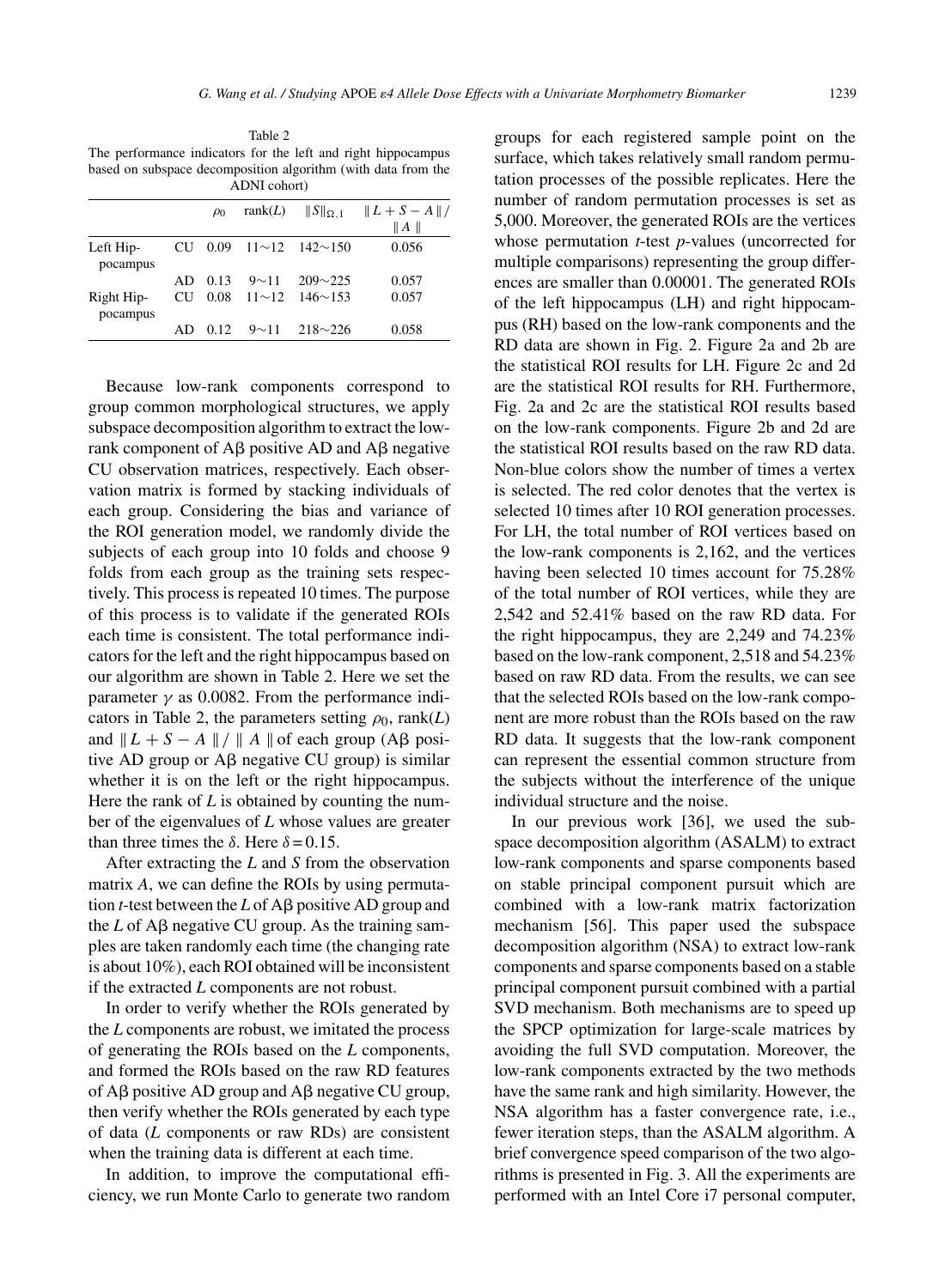

Fig. 2. The extracted ROIs for the group differences between A $\beta$  positive AD group and A $\beta$  negative CU group based on the low-rank data and the RD data. (a) and (b) are the statistical ROI results for LH. (c) and (d) are the statistical ROI results for RH. And (a) and (c) are the statistical ROIs based on the low-rank components. (b) and (d) are the statistical ROIs based on the RD data. All the statistic ROI results are obtained by the permutation  $t$ -test ( $p < 0.00001$ , uncorrected for multiple comparisons). Non-blue colors show the number of times a vertex is selected.



Fig. 3. Evolution of  $rank(L_k)$  for ASALM and NSA algorithms.

with 3.40 GHz CPU, 16 GB RAM and MATLAB 2016 installed in the Win 7 operating system. With the same termination condition, the evolution of rank

 $(L_k)$  for extracting low-rank components of left hippocampus of AD group shows that the results showed that the extracted low-rank components of AD-LH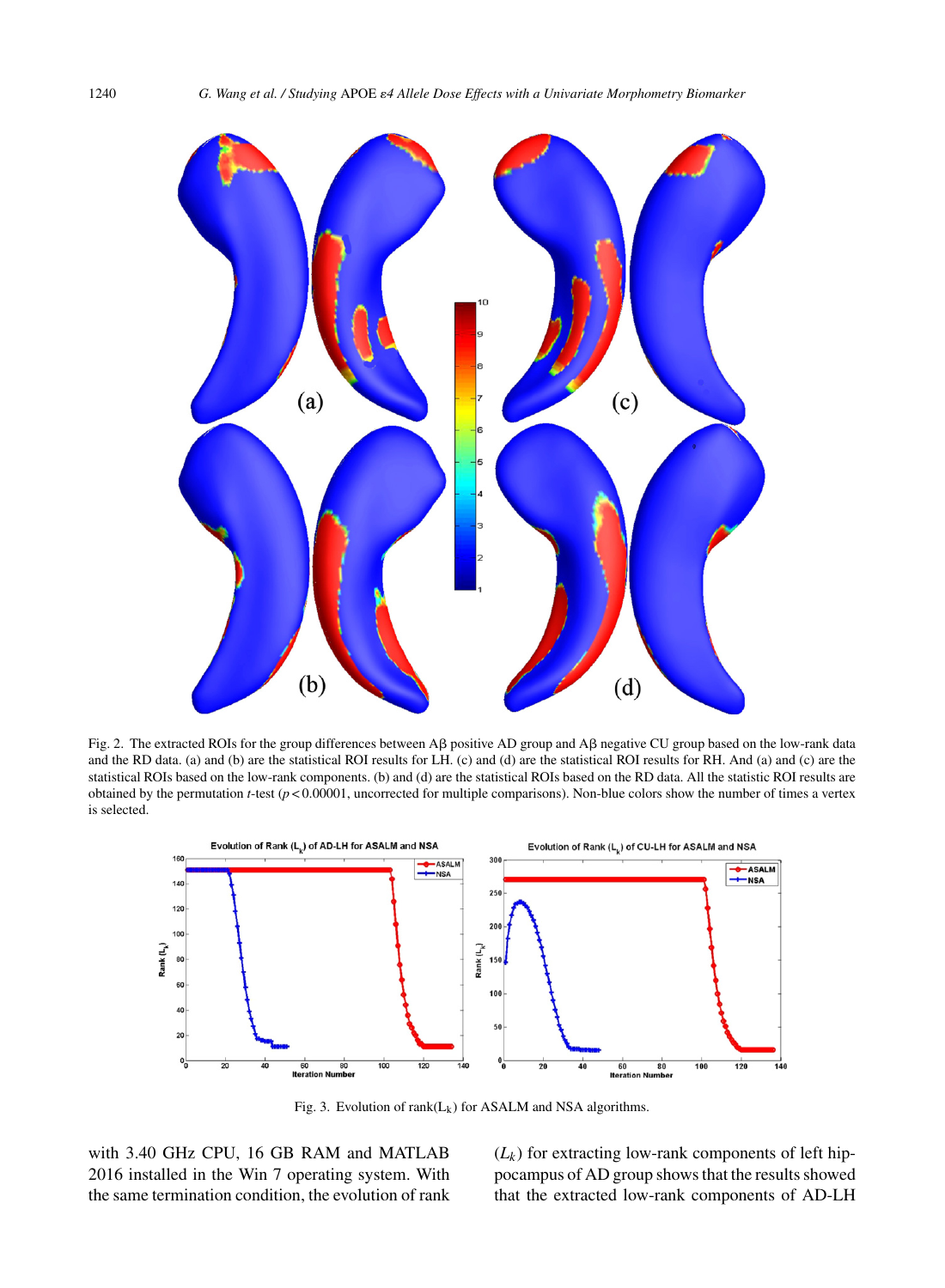|                               |          | Gender (M/F)              | Education            | Age                     | MMSE                    |
|-------------------------------|----------|---------------------------|----------------------|-------------------------|-------------------------|
| HM baseline                   |          | 8/22                      | $16.21 \pm 2.18$     | $65.01 \pm 5.38$        | $29.75 \pm 0.58$        |
| HM <sub>m24</sub>             |          |                           |                      | $67.37 \pm 5.43$        | $29.54 \pm 0.81$        |
| HT baseline                   |          | 16/33                     | $15.72 \pm 2.41$     | $68.01 \pm 6.69$        | $29.58 \pm 0.79$        |
| HTm24                         |          |                           |                      | $70.24 \pm 6.64$        | $29.58 \pm 1.03$        |
| NC baseline                   |          | 18/43                     | $15.92 \pm 2.24$     | $66.64 \pm 7.01$        | $29.71 \pm 0.59$        |
| NC <sub>m24</sub>             |          |                           |                      | $68.85 \pm 6.94$        | $29.68 \pm 0.66$        |
| <b>Inferential Statistics</b> | baseline | $\chi^2$ = 0.33; p = 0.85 | $F = 0.38; p = 0.68$ | $F = 1.21$ ; $p = 0.30$ | $F = 0.59$ ; $p = 0.56$ |
|                               | m24      |                           |                      | $F = 1.14$ ; $p = 0.32$ | $F = 1.28$ ; $p = 0.28$ |

and CU-LH groups based on the two methods have the same ranks, that is, the rank equals to 10 for AD-LH and 13 for CU-LH. Using Corr2 in Matlab, we obtained that the correlation between the two lowrank components based on the two methods is 0.992 for AD-LH, and 0.994 for CU-LH. To extract the final low-rank components, the iteration number of the NSA method accounts for about 38% of the ASALM method. The NSA with a partial SVD mechanism is more efficient than the ASALM with a low-rank matrix factorization mechanism.

# Longitudinal study for different APOE  $\varepsilon$ 4 *genotype groups*

There are 140 cognitively unimpaired individuals with 61 NCs, 49 HTs, and 30 HMs from the Arizona *APOE* cohort. All subjects underwent two tests, including the baseline test and a 24-month test. Through the comparisons between the demographic and clinical data of the different groups at these two test time points, the statistical results in Table 3 indicate that there are no significant group differences in the factors of gender, education degree, age, and MMSE between the three groups.

Based on the predefined ROIs from the low-rank components of  $\overrightarrow{AB}$  positive  $\overrightarrow{AD}$  group and  $\overrightarrow{AB}$  negative CU group determined above, we generated the UMIs of the cognitively unimpaired individuals with different *APOE*  $\varepsilon$ 4 genotypes (HM, HT, and NC) at two test points (baseline test and 24-month test) and studied the statistical differentiation ability of the UMIs for the different longitudinal groups. Specifically, since the predefined ROIs represent the significant group difference areas induced by AD, the generated UMIs indicate the degree of similarity to the AD-specific abnormal surface pattern for a given individual subject with different *APOE*  $\varepsilon$ 4 genotypes before the onset stage of AD. Combined the ADspecific abnormal surface patterns and the individual

| Table 4                                                                                |
|----------------------------------------------------------------------------------------|
| The longitudinal study from baseline to 24-month follow-up for                         |
| different <i>APOE</i> $\varepsilon$ 4 genotype groups (from the AZ <i>APOE</i> cohort) |
| based on different univariate biomarkers                                               |

| <b>Biomarker</b> | genotype | MSS  | <b>Effect Size</b> |
|------------------|----------|------|--------------------|
| UMI              | NC       | 533  | 0.48               |
|                  | HT       | 393  | 0.53               |
|                  | HМ       | 296  | 0.61               |
| UMI-RD           | NC       | 1061 | 0.21               |
|                  | HT       | 823  | 0.31               |
|                  | HМ       | 552  | 0.46               |
| Volume           | NC       | 828  | 0.34               |
|                  | HT       | 661  | 0.42               |
|                  | HМ       | 430  | 0.52               |

atrophy degrees on the selected ROIs, the UMIs of the cognitively unimpaired individuals with different *APOE*  $\varepsilon$ 4 genotypes can be computed through Equation (4). In order to verify whether the generated UMIs have strong statistical power for distinguishing these three longitudinal groups, we introduce the UMIs based on raw RD measures (UMI-RD) and the volume data to compare the discrimination power with the UMIs based on the subspace decomposition. The UMI-RDs of the different  $APOE \varepsilon 4$  subjects are computed according to Equation (4) based on the obtained ROIs shown in Fig. 2b and 2d. The volumetric MRI measurements of the hippocampus are generally accepted as the best-established biomarkers of clinical AD progression [57]. Moreover, the hippocampal volume is computed on our smoothed surfaces after linearly registered to the MNI imaging space [58].

We computed the required MSS of three longitudinal groups from baseline to 24-month follow-up based on UMIs, UMI-RDs, and volume measures, respectively. The comparison results are shown in Table 4. Paired Cohen's d measure computes the effect sizes of the three longitudinal groups. For the longitudinal NC, HT, and HM groups, the MSSs and effect sizes for UMIs mean differences are 533 and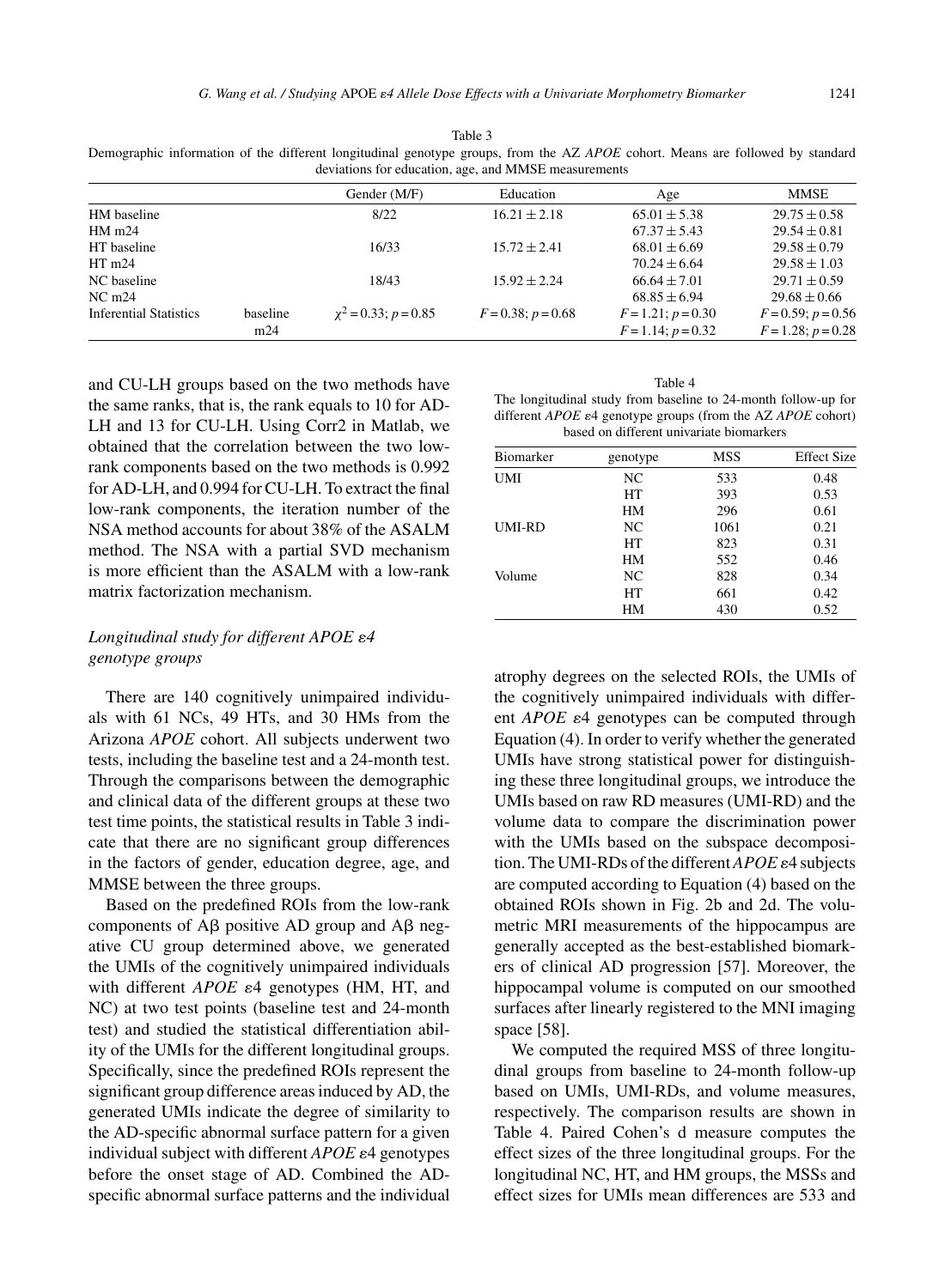| Biomarker | Group Comparisons | Average $R_f$ (%) $\pm$ Std (%)          | <b>Inferential Statistical</b> |
|-----------|-------------------|------------------------------------------|--------------------------------|
| UMI       | NC versus HM      | $0.30 \pm 0.87$ versus $0.98 \pm 1.04$   | $F = 11.99$ ; $p = 0.0008$     |
|           | NC versus HT      | $0.30 \pm 0.87$ versus $0.64 \pm 0.64$   | $F = 5.3$ ; $p = 0.023$        |
|           | HT versus HM      | $0.64 \pm 0.64$ versus $0.98 \pm 1.04$   | $F = 4.05$ ; $p = 0.048$       |
| UMI-RD    | NC versus HM      | $0.03 \pm 0.08$ versus $0.09 \pm 0.20$   | $F = 4.14$ ; $p = 0.045$       |
|           | NC versus HT      | $0.03 \pm 0.08$ versus $0.03 \pm 0.03$   | $F = 2.18$ ; $p = 0.14$        |
|           | HT versus HM      | $0.03 \pm 0.03$ versus $0.09 \pm 0.20$   | $F = 1.84$ ; $p = 0.18$        |
| volume    | NC versus HM      | $-0.01 \pm 0.04$ versus $-0.05 \pm 0.08$ | $F = 9.89; p = 0.0023$         |
|           | NC versus HT      | $-0.01 \pm 0.04$ versus $-0.03 \pm 0.06$ | $F = 4.61$ ; $p = 0.041$       |
|           | HT versus HM      | $-0.03 \pm 0.06$ versus $-0.05 \pm 0.08$ | $F = 2.21$ ; $p = 0.14$        |
|           |                   |                                          |                                |

Table 5 Mean *R<sup>f</sup>* values of different biomarkers comparisons between different longitudinal genotype groups (from the AZ *APOE* cohort)

0.48, 393 and 0.53, 296 and 0.61. For UMI-RDs, the MSSs and effect sizes of the longitudinal NC, HT, and HM groups are 1061 and 0.21, 823 and 0.31, 552 and 0.46. For hippocampal volume measures, the MSSs and effect sizes of the longitudinal NC, HT, and HM groups are 828 and 0.34, 661 and 0.42, 430 and 0.52. This indicates that UMI, as a univariate morphometry biomarker, has more substantial statistical discrimination power to distinguish the longitudinal groups with different *APOE*  $\varepsilon$ 4 genotypes than both the UMI-RDs and the hippocampal volume measures.

# Dose effects of APOE ε4 alleles on the *longitudinal hippocampal morphological changes*

To further validate the  $APOE$   $\varepsilon$ <sup>4</sup> allele dose effects on the longitudinal hippocampal atrophies, the ANOVA method is applied on the UMI, UMI-RD, and volume measurement changes between NC and HT, NC and HM, and HT and HM, respectively. The biomarker changes are described as the change rates  $(R_f)$  of the biomarker.

$$
R_f = \frac{f_{second} - f_{first}}{f_{first}}
$$
 (6)

where *ffirst* and *fsecond* represent the values of the biomarkers at the baseline test and a 24-month test. We computed the  $R_f$  values of UMIs, UMI-RDs, and volume measurements of three longitudinal groups with different *APOE*  $\varepsilon$ 4 genotypes, respectively. The statistical results (shown in Table 5) show that the mean  $R_f$  values of the UMIs and UMI-RDs have an upward trend while the mean  $R_f$  values of the volume measures have a downward trend from NC to HT to HM genotype. This means that different  $APOE$   $\varepsilon$ <sup>4</sup> allele load affects the shrinkage rate of the hippocampus, i.e., HM genotype will cause the largest atrophy rate, followed by HT, and the smallest is NC.

The statistical results for mean  $R_f$  values comparisons between different longitudinal genotype groups are computed by the ANOVA method. For the mean  $R_f$  values comparisons of NC versus HM, NC versus HT, and HT versus HM, the *p*-values for UMIs are 0.0008, 0.023, and 0.048, respectively. For UMI-RDs, the *p*-values are 0.045, 0.14, and 0.18, respectively. For volume measurements, the *p*-values are 0.0023, 0.041, and 0.14, respectively. The results indicate that the UMIs may have a stronger discrimination ability to distinguish the mean  $R_f$  value differences between the three longitudinal groups than both the UMI-RDs and the hippocampal volume measures. With the help of UMI biomarker, i.e., the sensitivity for detecting hippocampal morphological change, we detected the significant group differences for NC versus HM, NC versus HM, and HT versus HM based on the mean  $R_f$  values. This indicates that *APOE*  $\varepsilon$ 4, as a major genetic risk factor for AD, affects the hippocampal morphological changes of elderly cognitively unimpaired individuals. In addition, the mean  $R_f$  values of HM are larger than those of both HT and NC, i.e., hippocampal atrophy rate of HM > hippocampal atrophy rate of HT > hippocampal atrophy rate of NC, which indicates a clear dose effect of *APOE*  $\varepsilon$ 4 alleles on longitudinal hippocampal atrophy rates. This finding is consistent with prior studies [13, 14, 19, 25, 59–63]. However, there are no significant group differences about mean *R<sup>f</sup>* values of HM versus HT based on volume measurements. There are no significant group differences about mean *R<sup>f</sup>* values of HM versus HT and HT versus NC based on UMI-RDs. This demonstrates that the UMIs based on subspace decomposition may outperform the volume measures and UMI-RDs in distinguishing cognitively unimpaired *APOE*  $\varepsilon$ 4 carriers from NC.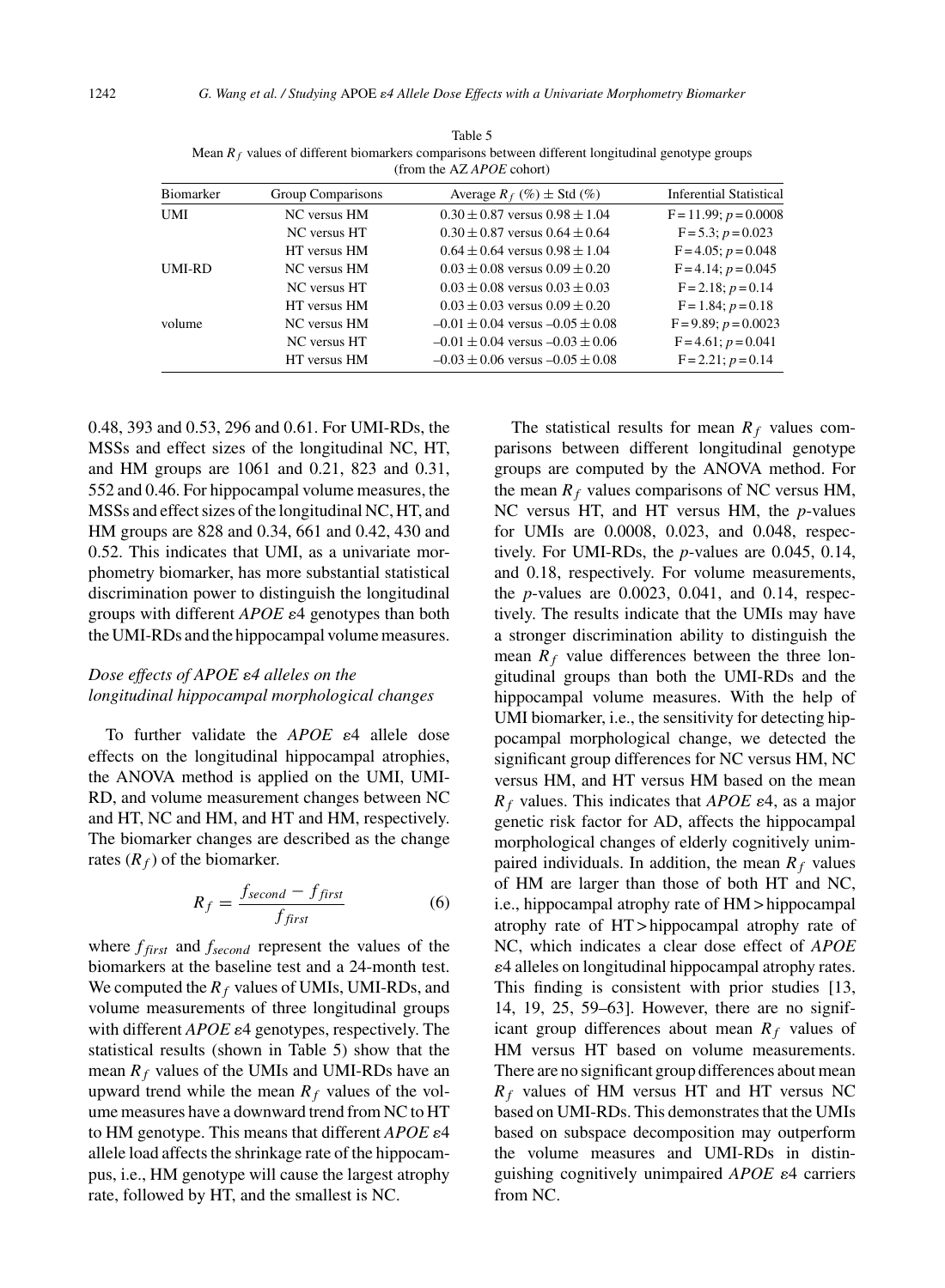Table 6 The estimated multiple regression coefficients and *p*-values of the multiple regression model (with data from the AZ *APOE* cohort)

| Regression<br>Factor                                                             | Regression<br>Coefficient |        |
|----------------------------------------------------------------------------------|---------------------------|--------|
|                                                                                  |                           |        |
| (Intercept)                                                                      | $-0.084$                  | 0.18   |
| Genetic-HT                                                                       | 0.040                     | 0.045  |
| Genetic-HM                                                                       | 0.054                     | 0.0046 |
| Age                                                                              | 0.0023                    | 0.020  |
| Gender-male                                                                      | 0.012                     | 0.45   |
| $\mathbf{M}$ 1. $\mathbf{I}$ 1. $\mathbf{D}$ 1. $\mathbf{A}\mathbf{A}\mathbf{A}$ |                           |        |

Table 7 The estimated multiple regression coefficients and *p*-values of the modified multiple regression model (with data from the AZ *APOE* cohort)

| Regression             | Regression  | р        |
|------------------------|-------------|----------|
| Factor                 | Coefficient |          |
| Genetic-HT             | 0.0012      | 0.96     |
| Genetic-HM             | 0.0082      | 0.68     |
| Age                    | 0.0017      | 0.31     |
| Gender-male            | 0.013       | 0.37     |
| Genetic-HT:Age-group-H | 0.062       | 5.6e-03  |
| Genetic-HM:Age-group-H | 0.17        | 1.11e-05 |

Multiple R-squared: 0.23

## *Multiple regression analysis*

The effect of  $APOE$   $\varepsilon$ 4 allele load on hippocampal morphology in the healthy population is complicated. For example, the *APOE*  $\varepsilon$ 4 allele interacts with specific age-associated pathogenic factors [9]. Some significant interactions with age have been reported in the literature  $[25, 64]$  that the effects of *APOE*  $\varepsilon$ 4 allele load on hippocampal morphology of individuals in different aged groups are different. Therefore, the question is whether the calculated UMIs can still reflect the different morphological atrophies associated with different *APOE*  $\varepsilon$ 4 allele loads, considering the individual age and gender factors. Specifically, it is beneficial to see if  $R_f$  values of UMIs vary systematically as the copies of the risk allele change. We generate the multiple regression model to test the relationship between  $R_f$  values of UMIs and the influence factors including different *APOE*  $\varepsilon$ 4 genetic variances (HM, HT, and NC), age, and gender, i.e., the *R<sup>f</sup>* values of UMIs are taken as dependent variables and the influence factors are taken as independent variables. In this multiple regression model, the genetic variances (i.e., HM, HT, and NC) are transformed into three independent dummy regressors. The estimated regression coefficients and *p*-values of all the regression factors are shown in Table 6.

As we expected, changes in genetic factors are closely related to  $R_f$  values of UMIs. As shown in Table 6, taking the  $APOE$   $\varepsilon$ 4 non-carriers as a reference genetic group, the average  $R_f$  values of UMIs of the HT genetic group increase by 0.040, and the  $R_f$  values of UMIs of the HM group increase by 0.054. And the regression coefficients of these two regressors are statistically significant. Moreover, the regression coefficient of the HM group is larger than the one of HT group based on the multiple regression model, which indicates that hippocampal atrophy rate of HM > hippocampal atrophy rate of HT > hippocampal atrophy rate of NC under the influence of age and gender. The results also show that

Multiple R-squared: 0.28

the factor of age has a significant influence on the *R<sup>f</sup>* values of UMIs, i.e., the regression coefficient of the age factor is 0.0023, and the *p*-value of the age factor is 0.020. This indicates that the factor of age also has a significant impact on UMIs, i.e., UMIs tend to increase with aging. In addition, the regression coefficient of male subjects equals 0.012 when female subjects are used as the reference variables, i.e., the average  $R_f$  values of UMIs of male subjects with the same age and genetic group is 0.012 greater than female subjects. The results also indicate that there is no significant correlation between UMIs and gender.

To further verify whether the effects of  $APOE$   $\varepsilon$ <sup>4</sup> allele load on hippocampal morphology of individuals in different aged groups are different, we add a binary indicator variable (Age-group) to each individual, which is transformed from the age variable. When the individual's age is over 65, the binary indicator is set to high (Age-group-H). Otherwise, it is set to low (Age-group-L). Moreover, we added an interaction term between genetic and Age-group variables to the regression model to test whether the interaction will significantly impact UMIs. The estimated regression coefficients and *p*-values of all the regression factors are shown in Table 7.

The results show that the multiple R-square values of the new multiple regression model increased from 0.23 to 0.28 compared with the multiple regression model in Table 6, indicating that the new model can better explain the  $R_f$  values of UMIs. The regression coefficients of the new multiple regression model show that the interaction between  $APOE$   $\varepsilon$ 4 genetic factors and age factor has a significant impact on the  $R_f$  values of UMIs. For example, in the HT group, the average  $R_f$  values of UMIs of all the individuals increase 0.0012 compared with the NC group, and *APOE*  $\varepsilon$ 4 HT genotype will produce an additional  $R_f$  value of UMIs with 0.062 for individuals of high age (greater than 65 years old). Similarly,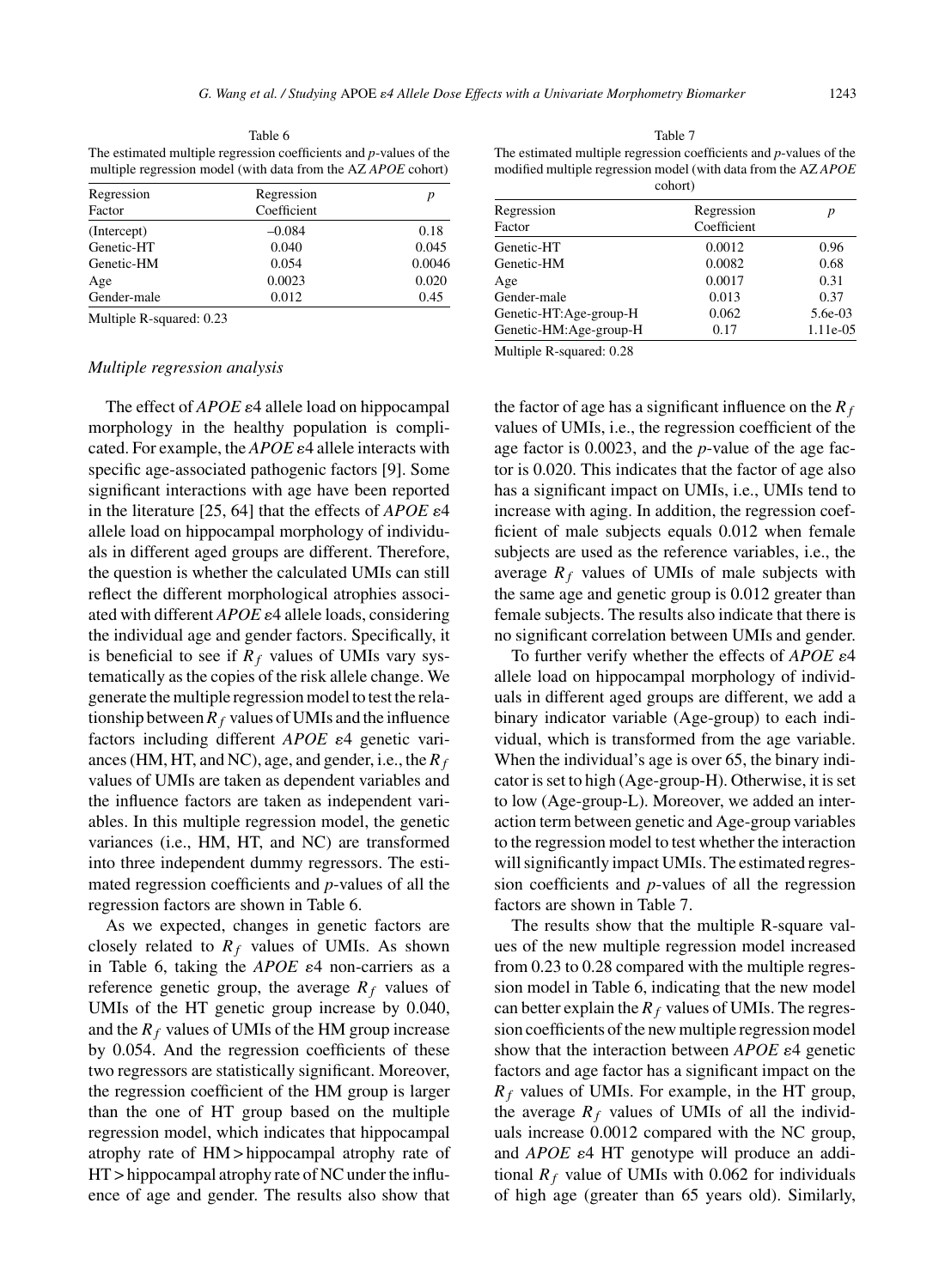Table 8 Mean  $R_f$  values of different biomarkers comparisons between different longitudinal genotype groups based on ANOCOVA method (from the AZ *APOE* cohort)

| <b>Biomarker</b> | Group               | Inferential                |
|------------------|---------------------|----------------------------|
|                  | Comparisons         | Statistical                |
| UMI              | NC versus HM        | $F = 12.82$ ; $p = 0.0006$ |
|                  | NC versus HT        | $F = 4.87; p = 0.029$      |
|                  | HT versus HM        | $F = 5.23$ ; $p = 0.025$   |
| UMI-RD           | <b>NC</b> versus HM | $F = 4.43$ ; $p = 0.038$   |
|                  | NC versus HT        | $F = 2.75$ ; $p = 0.10$    |
|                  | HT versus HM        | $F = 2.19$ ; $p = 0.15$    |
| volume           | NC versus HM        | $F = 11.01$ ; $p = 0.0013$ |
|                  | <b>NC</b> versus HT | $F = 4.55$ ; $p = 0.035$   |
|                  | HT versus HM        | $F = 2.79$ ; $p = 0.099$   |

in the HM group, the average  $R_f$  value of UMIs increase 0.0082 compared with the NC group, and the *APOE*  $\varepsilon$ 4 HM genotype will produce an additional  $R_f$  value of UMIs with 0.17 for individuals of high age (greater than 65 years old). These results may indicate that  $APOE \varepsilon 4$  will accelerate the change of UMIs in the high age population, especially those among HM group, thereby causing the deterioration of the individual's cognitive status, consistent with observations in prior research [65, 66].

# Influence of age on the effect of APOE  $\varepsilon$ 4 allele *load*

As described previously, the factor of age has a significant influence on the effects of *APOE*  $\varepsilon$ 4 allele load on hippocampal morphology of individuals. It is natural to verify what happens to the mean  $R_f$  values of different biomarkers comparisons between different longitudinal genotype groups while considering the variable age as a continuous covariate. We further conducted analysis of covariance (ANOCOVA) analysis of experimental data above and the results were shown in Table 8. Compared with Table 5, most of the results are similar except for the detection of more significant group differences between HT and HM groups based on UMIs. For the mean  $R_f$  values comparisons of NC versus HM, NC versus HT, and HT versus HM, the *p*-values for UMIs are 0.0006, 0.029, and 0.025, respectively. For UMI-RDs, the *p*-values are 0.038, 0.10 and 0.15, respectively. For volume measurements, the *p*-values are 0.0013, 0.035 and 0.099, respectively. In short, after excluding the influence of individual age differences, we can still find the existence of a clear dose effects of  $APOE \varepsilon 4$ alleles on longitudinal hippocampal atrophy rates.

To answer whether there is a certain age group that whose  $R_f$  value is most informative, we divided the

Table 9 Mean  $R_f$  values of UMI comparisons between different longitudinal genotype groups with three age intervals (from the AZ *APOE* cohort)

| Age          | Group               | Inferential                |
|--------------|---------------------|----------------------------|
| Group        | Comparisons         | Statistical                |
| $50\sim 60$  | <b>NC</b> versus HM | $F = 1.98; p = 0.17$       |
|              | NC versus HT        | $F = 0.13$ ; $p = 0.72$    |
|              | HT versus HM        | $F = 0.87; p = 0.35$       |
| $60 \sim 70$ | NC versus HM        | $F = 2.78$ ; $p = 0.11$    |
|              | <b>NC</b> versus HT | $F = 1.85$ ; $p = 0.18$    |
|              | HT versus HM        | $F = 1.46$ ; $p = 0.24$    |
| $70\neg 80$  | <b>NC</b> versus HM | $F = 20.83$ ; $p = 0.0004$ |
|              | <b>NC</b> versus HT | $F = 6.61$ ; $p = 0.018$   |
|              | HT versus HM        | $F = 7.57$ ; $p = 0.013$   |

Significance of gene  $\times$  age on the  $R_f$  values of UMIs

individual ages at baseline test into three age groups, i.e., 50∼60, 60∼70, and 70∼80 age groups, and then compared the mean  $R_f$  values of UMI biomarker between different longitudinal genotype groups. The comparison results are shown in Table 9. It illustrated that there are no significant group differences about mean  $R_f$  values of UMI biomarker for HM versus NC, HT versus NC, and HM versus HT within 50∼60 and 60∼70 age intervals. The mean *R<sup>f</sup>* values of UMI comparisons of NC versus HM, NC versus HT, and HT versus HM, the *p*-values are 0.17, 0.72, and 0.35 within 50∼60 age interval, respectively. Within 60∼70 age interval, the *p*-values are 0.11, 0.18, and 0.24, respectively. Within 70∼80 age interval, we find more significant group differences between the three longitudinal genotype groups, i.e., the *p*-values are 0.0004, 0.018, and 0.013, respectively. This may indicate that the dose effect of  $APOE$   $\varepsilon$ 4 alleles on longitudinal hippocampal atrophy rates become more pronounced in the elder age population.

As described above, the factor of age has a significant influence on the  $R_f$  values of UMIs, i.e., UMIs tend to increase with aging. We want to study whether the relationship between the  $R_f$  values of UMIs and the  $APOE$   $\varepsilon$ 4 allele loads depend on the level of individual age. We examined the interactive effect of  $APOE$   $\varepsilon$ 4 allele load by age on the  $R_f$  values of UMIs in our Arizona *APOE* cohort with regard to *APOE*  $\varepsilon$ 4 HM, HT, and NC by using general linear regression model including the term of age, the term of gene  $(APOE \varepsilon 4 HM, HT, and NC)$  and the interaction term of gene by age. The estimated regression coefficients (the corresponding *p*-values) of age, gene, and age  $\times$  gene are 0.0054 (0.0098), 0.21 (0.028), and –0.0035 (0.026). The results showed that the interaction term of  $APOE \varepsilon$ 4 allele load by age is statistically significant. It indicated that the relationship between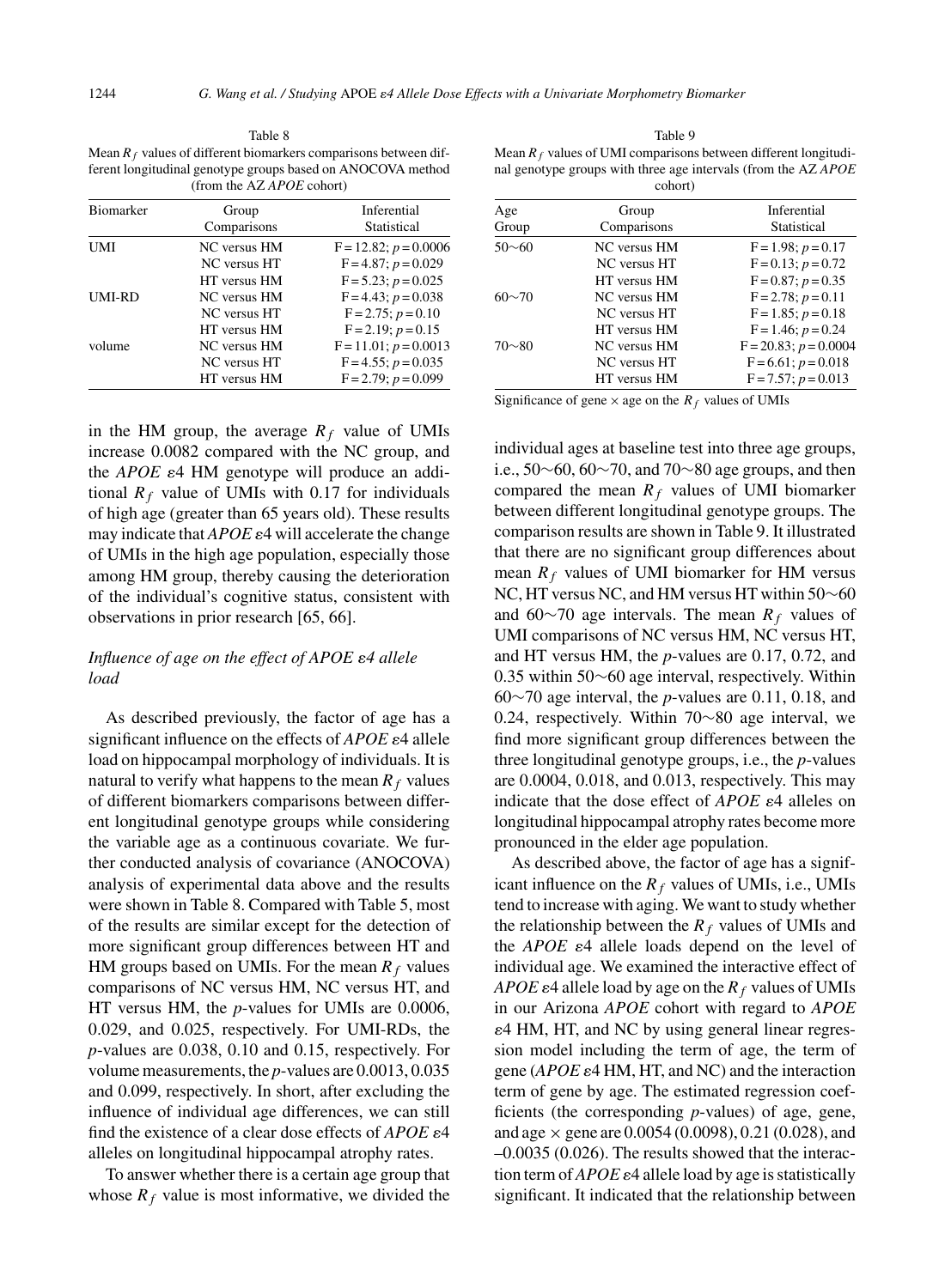|                      |                              | Group difference comparisons of different biomarkers at baseline tests (from the AZ APOE conort) |                                                     |
|----------------------|------------------------------|--------------------------------------------------------------------------------------------------|-----------------------------------------------------|
| Biomarker            | Group<br>Comparisons         | Average Baseline $\pm$ Std                                                                       | Inferential<br>Statistical                          |
| UMI                  | NC versus HM<br>NC versus HT | $11.11 \pm 3.03$ versus $12.45 \pm 3.21$<br>$11.11 \pm 3.03$ versus $11.28 \pm 2.98$             | $F = 3.85$ ; $p = 0.053$<br>$F = 0.09$ ; $p = 0.77$ |
|                      | HT versus HM                 | $11.28 \pm 2.98$ versus $12.45 \pm 3.21$                                                         | $F = 2.76$ ; $p = 0.10$                             |
| UMI-RD               | NC versus HM<br>NC versus HT | $10.83 \pm 3.22$ versus $11.42 \pm 5.12$<br>$10.83 + 3.22$ versus $11.04 + 4.27$                 | $F = 0.45$ ; $p = 0.50$<br>$F = 0.08$ ; $p = 0.80$  |
|                      | HT versus HM                 | $11.04 + 4.27$ versus $11.42 + 5.12$                                                             | $F = 0.13$ ; $p = 0.72$                             |
| Volume $\times$ 1000 | NC versus HM<br>NC versus HT | $9.924 \pm 0.89$ versus $9.933 \pm 0.91$<br>$9.924 \pm 0.89$ versus $9.931 \pm 1.04$             | $F=0$ ; $p=0.96$<br>$F = 0$ ; $p = 0.97$            |
|                      | HT versus HM                 | $9.931 \pm 1.04$ versus $9.933 \pm 0.91$                                                         | $F = 0$ ; $p = 0.99$                                |

Table 10 Group difference comparisons of different biomarkers at baseline tests (from the AZ *APOE* cohort)

the  $R_f$  values of UMIs and gene differs depending on the ages of individuals.

#### *Group difference comparisons at baseline tests*

To verify whether there is any difference among NC, HT, and HM on the baseline of UMI, UMI-RD, and volume measurements, we used the UMIs, UMI-RDs, and volume measures at the baseline test from the AZ*APOE*cohort, i.e., 140 cognitively unimpaired individuals including 61 NCs, 49 HTs, and 30 HMs, and applied significant test of group mean differences between NC and HT, NC and HM, and HT and HM based on the ANOVA method. The results shown in Table 10 indicated that there are no significant group mean differences between NC and HT, NC and HM, and HT and HM by using these three biomarkers at baseline test. These cross-sectional findings are consistent with observations in prior research [28–30]. The results completed our study and demonstrated the superior sensitivity gained from our novel framework.

# *Correlation analysis with volume and cognitive outcomes*

Although our work is focused on *APOE* genetic effect analyses, it is natural to verify whether the UMIs are correlated with other imaging and clinical rating scores, such as hippocampal volume, MMSE scores [53], AVLT-LTM scores [54]. Using the Pearson parametric test [67], we explore the correlation analysis between the  $R_f$  values of UMIs between the  $R_f$  values of hippocampal volume, MMSE, and AVLT-LTM measures, to understand which variables are correlated with UMIs in the AZ *APOE* cohort. The correlation results, i.e., correlation coefficients (CC), 95% confidential intervals of CC, and correlation significance of *t*-test for CC between the *R<sup>f</sup>*

Table 11 The correlation analysis between the  $R_f$  values of UMIs and the  $R_f$ values of hippocampal volume, MMSE, and AVLT-LTM measures (with data from the AZ *APOE* cohort)

|                        | CC.     | 95% CI of CC         | $p \circ f CC$ |
|------------------------|---------|----------------------|----------------|
| <b>UMI</b> versus      | $-0.80$ | $-0.88$ $\sim$ -0.68 | 3.43e-12       |
| Hippocampal Volume     |         |                      |                |
| <b>UMI</b> versus MMSE | $-0.13$ | $-0.39 \sim 0.16$    | 0.38           |
| UMI versus AVLT-LTM    | $-0.11$ | $-0.38 \sim 0.18$    | 0.46           |

values of UMIs and the  $R_f$  values of MMSE, volume, AVLT-LTM measures, are shown in Table 11.

Results indicate that the *R<sup>f</sup>* values of UMIs have strong negative correlations with the  $R_f$  values of hippocampal volume measures, i.e., CC is  $-0.80$  $(p=3.43e-12)$ . This is likely due to the UMIs showing an increase with a corresponding hippocampal volume decrease, according to the distributions of UMIs versus volume measurements. In other words, under the influence of the  $APOE$   $\varepsilon$ 4 risk allele, the hippocampal volume tends to shrink, and the UMIs obtained by our model has an increasing trend. We have known that the volumetric MRI measurements of the hippocampus are generally accepted as the best-established biomarkers of clinical AD progression. The relationship between UMIs and volume measurements indicates that UMIs may depict the morphological changes induced by AD.

In addition, there is a weak negative correlation between the  $R_f$  values of UMIs and the  $R_f$  values of MMSE scores, i.e., CC is  $-0.13$  ( $p = 0.38$ ). With increasing UMIs, the MMSE scores tend to decrease slightly. Similarly, we also did not find a close association between UMIs and AVLT-LTM measures, i.e., CC is  $-0.11$  ( $p = 0.46$ ). A reasonable reason may be that the morphological changes caused by AD occur before the cognitive decline in the non-destructive cognitive stage, as previously reported in the literature [68, 69].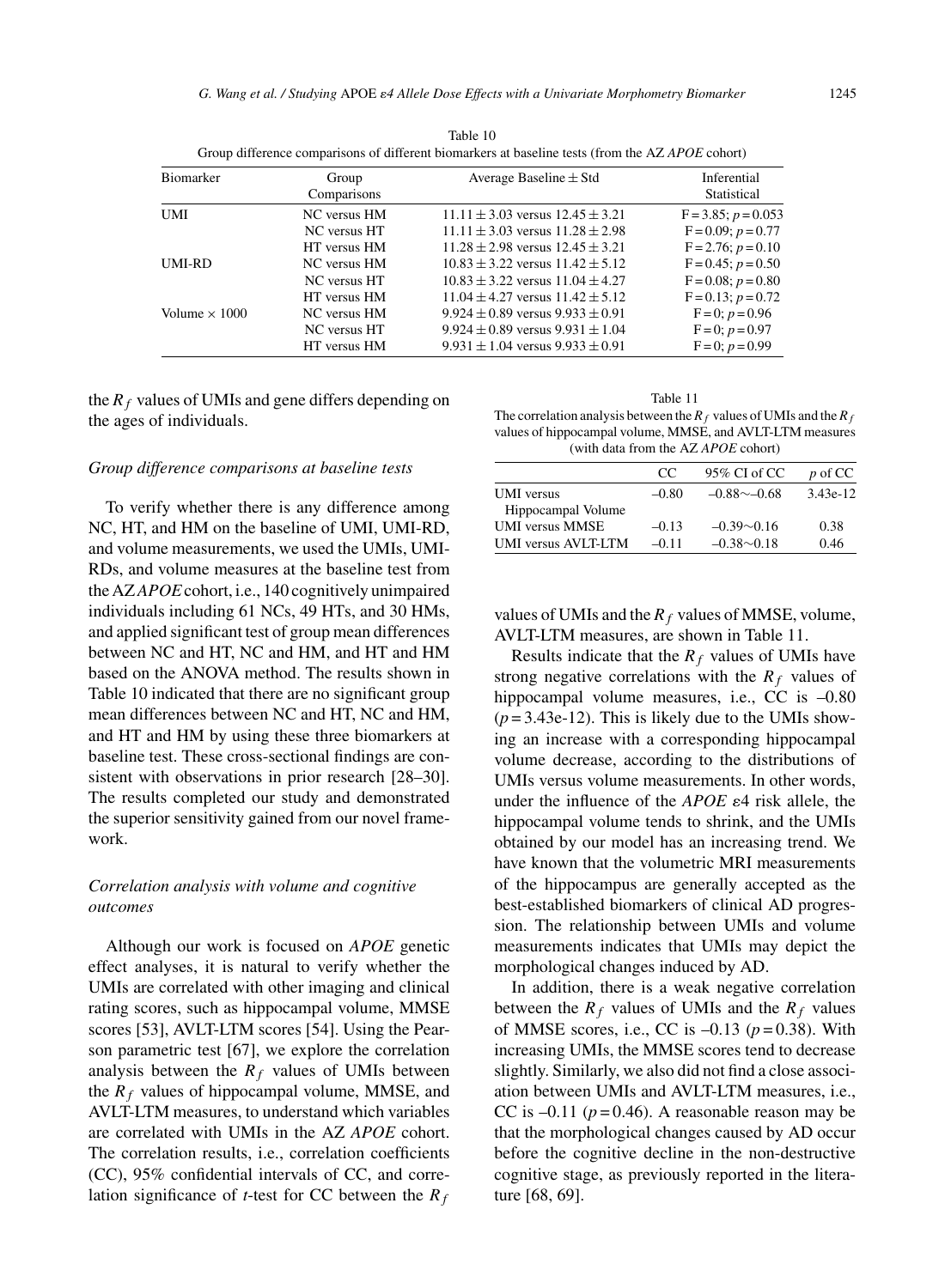## **DISCUSSION**

Here we propose a novel univariate morphometry index which is sensitive to AD-induced hippocampal morphometry changes and enjoys improved computational efficiency than our prior work [36]. The newly proposed UMI demonstrated exceptional statistical ability to characterize *APOE*  $\varepsilon$ 4 gene dose effect on longitudinal hippocampal atrophies of elderly cognitively unimpaired individuals with three different experimental designs. UMIs illustrate ADrelated morphological changes using a summary index free from the Type I error associated with multiple comparisons. The more prominent the individual has the atrophic morphological characteristics caused by AD in the defined ROI regions, the larger the corresponding UMI value is. Since *APOE* is a significant genetic risk factor for developing AD, its discovery has made it possible to study large numbers of genetically at-risk individuals before the onset of symptomatic memory impairment and has led to the concept of the preclinical stage of AD [5]. A UMI which is sensitive to  $APOE$   $\varepsilon$ 4 dose effects will help evaluate AD burden, progression, and response to interventions. Therefore, our work provides a cost-effective and accurate means for prognosis and potentially facilitates enrollment in clinical trials with preclinical AD patients.

In the current work, our main goal is to generate reliable and robust structural MRI ROIs by the analysis of the statistical morphometry difference between the pathology-confirmed AD patients and the pathology-confirmed CU subjects. To address the inhomogeneity of AD pathology, we used the specific AD subjects who had the clinical symptom-based AD diagnosis together with the accumulation of  $\overrightarrow{AB}$  in brains. As we know, one of the hallmarks of AD is the accumulation of  $\overrightarrow{AB}$  in human brains and a positive  $A\beta$  reading is now accepted as 'dementia due to  $AD'$ together with the presence of clinical symptoms. In our previous work [36], the generated ROIs based on the group common structures of  $\overrightarrow{AB}$  positive  $\overrightarrow{AD}$  and  $A\beta$  negative CU groups could reflect intrinsic morphological changes induced by AD. And we found that  $\mathsf{A}\mathsf{B}\text{-induced}$  biomarkers are strong indicator for brain structure atrophy. Therefore, we continued this approach that extracts ROIs from the morphometric difference analysis between  $\overrightarrow{AB}$  positive patients and  $\Delta \beta$  negative subjects. On the other hand, with the same framework, whether features extracted from the morphometric analysis between mild AD patients and CU subjects are more representative of the key initial

changes deserves more investigation. However, due to AD's high heterogeneousness, we hypothesize that it is suboptimal to develop a univariate biomarker from the morphometric analysis of mild AD patients.

Even though the proposed UMI based on subspace decomposition could be used to describe the hippocampal morphological changes induced by the *APOE*  $\varepsilon$ 4 risk allele for AD, there are several limitations. First, the relatively small number of subjects are included as the research objects, e.g., the ROIs are extracted from  $120$  A $\beta$  positive AD patients and  $257$  A $\beta$  negative CU subjects), which is not enough to characterize the induced general morphological changes induced by AD fully. For example, there is a certain degree of difference for extracting the common group structure under the condition of the limited number of training samples at each time. Therefore, the generated ROIs may be slightly different each time because of different extracted common group structures. It is conceivable that as the sample size gradually increases, the difference in the ROIs caused by the different training samples will be further reduced. Therefore, considering the limitation of the amount of data and the generalization performance of ROIs in applications, we assign the same weight to each point in the ROIs when characterizing the morphological changing regions induced by AD. Secondly, we just chose the RD as the hippocampal morphological feature because RD has been applied in several subcortical studies and served as an ideal description of the hippocampal structural changes induced by AD. However, multivariate tensor-based morphometry (mTBM) [16] is sensitive to deformations such as rotation, dilation, and shear along the surface tangent direction. Therefore, the mTBM can effectively capture hippocampal structural alterations (e.g., atrophy and enlargement) in tensor fields. The ability to describe the morphological features of hippocampi will be enhanced if we combine the mTBM measure and the RD measure. In addition to morphological characteristics, some core  $AD$  (i.e.,  $A\beta$  and tau) biomarkers are needed to construct the biological mechanisms underlying our findings in hippocampal morphology measurements.

## *Conclusion and future work*

A univariate morphometry biomarker generation method is proposed based on subspace decomposition to effectively depict the hippocampal morphological changes induced by three levels of genetic risk for AD. The empirical results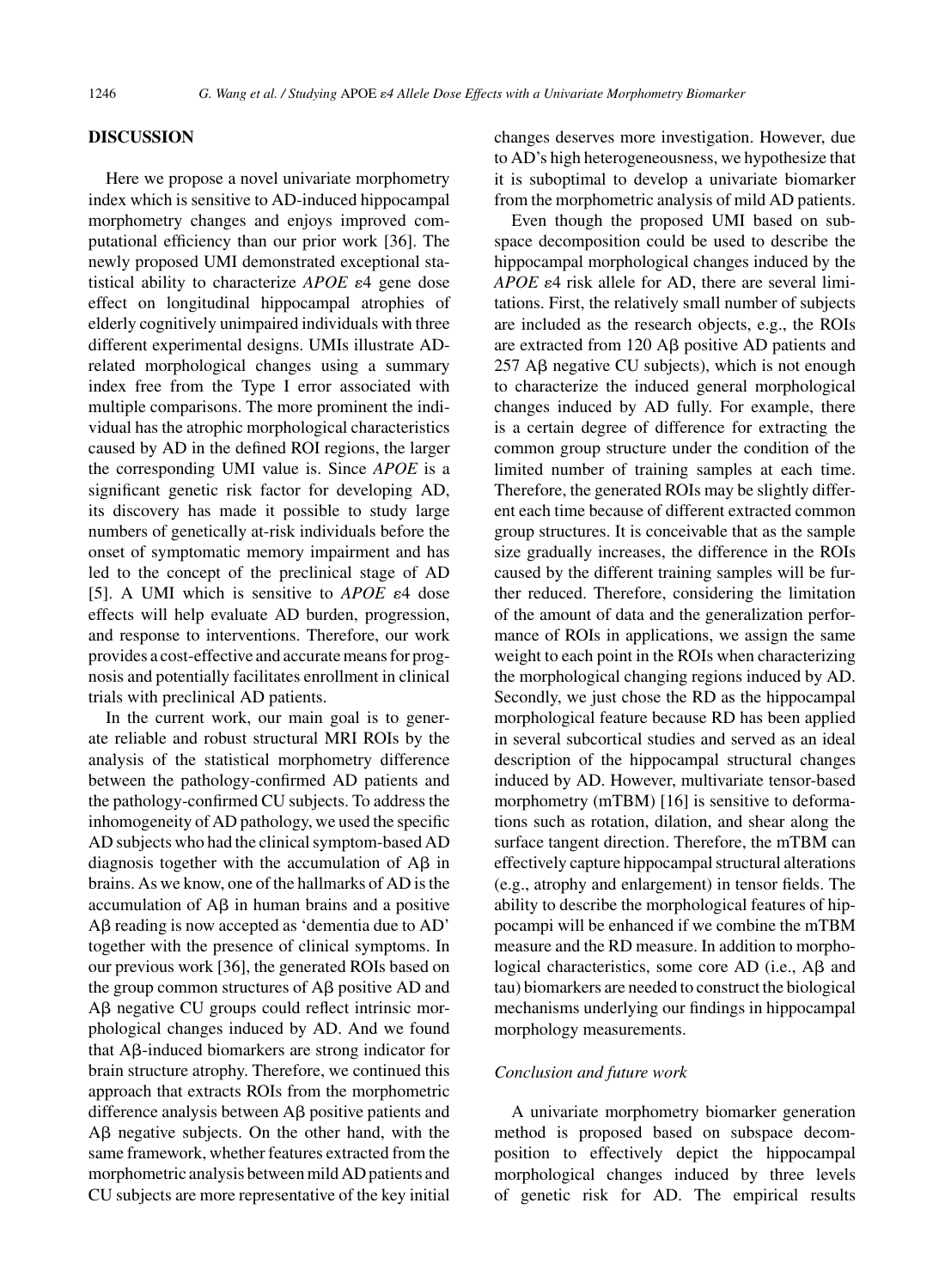demonstrated the potential that the UMIs may capture the  $APOE$   $\varepsilon$ 4 risk allele-induced brain morphometry abnormalities and reveal the dose effects of  $APOE$   $\varepsilon$ 4 on the hippocampal morphology in cognitively normal individuals. In our future work, we will devise a tensor field data-based univariate morphometry biomarker which may be applied to analyze diffusion tensor imaging data for the differential diagnosis, early detection and tracking, and the prediction of clinical decline before the onset stage of AD.

# **ACKNOWLEDGMENTS**

This work was partially supported by National Natural Science Foundation of China (62171209, 61772253, 61771231, 61872170, 61877065, 6187 3117, 81571234); Key Research and Development Program of Shandong Province (2019JZZY 010125); Key Project of Shandong Natural Science Foundation (ZR2020KF023); National Institute on Aging (R21AG065942, R01AG069453, and P30AG 072980), the National Institute for Biomedical Imaging and Bioengineering (R01EB025032), National Eye Institute (R01EY032125), National Institute of Dental & Craniofacial Research (R01DE030286), and the Arizona Alzheimer Consortium.

Data collection and sharing for this project was funded by the Alzheimer's Disease Neuroimaging Initiative (ADNI) (National Institutes of Health Grant U01 AG024904) and DOD ADNI (Department of Defense award number W81XWH-12-2-0012). ADNI is funded by the National Institute on Aging, the National Institute of Biomedical Imaging and Bioengineering, and through generous contributions from the following: AbbVie, Alzheimer's Association; Alzheimer's Drug Discovery Foundation; Araclon Biotech; BioClinica, Inc.; Biogen; Bristol-Myers Squibb Company; CereSpir, Inc.; Cogstate; Eisai Inc.; Elan Pharmaceuticals, Inc.; Eli Lilly and Company; EuroImmun; F. Hoffmann-La Roche Ltd and its affiliated company Genentech, Inc.; Fujirebio; GE Healthcare; IXICO Ltd.;Janssen Alzheimer Immunotherapy Research & Development, LLC.; Johnson & Johnson Pharmaceutical Research & Development LLC.; Lumosity; Lundbeck; Merck & Co., Inc.;Meso Scale Diagnostics, LLC.; NeuroRx Research; Neurotrack Technologies; Novartis Pharmaceuticals Corporation; Pfizer Inc.; Piramal Imaging; Servier; Takeda Pharmaceutical Company; and Transition Therapeutics. The Canadian Institutes of Health Research is providing funds to support ADNI clinical sites in Canada. Private sector contributions are facilitated by the Foundation for the National Institutes of Health [\(http://www.fnih.org](http://www.fnih.org)). The grantee organization is the Northern California Institute for Research and Education, and the study is coordinated by the Alzheimer's Therapeutic Research Institute at the University of Southern California. ADNI data are disseminated by the Laboratory for Neuro Imaging at the University of Southern California.

Authors' disclosures available online [\(https://](https://www.j-alz.com/manuscript-disclosures/21-5149r2) [www.j-alz.com/manuscript-disclosures/21-5149r2\)](https://www.j-alz.com/manuscript-disclosures/21-5149r2).

## **SUPPLEMENTARY MATERIAL**

The supplementary material is available in the electronic version of this article: [https://dx.doi.org/](https://dx.doi.org/10.3233/JAD-215149) [10.3233/JAD-215149.](https://dx.doi.org/10.3233/JAD-215149)

## **REFERENCES**

- [1] Caselli RJ, Reiman EM (2012) Characterizing the preclinical stages of Alzheimer's disease and the prospect of presymptomatic intervention. *J Alzheimers Dis* **33**, 405-416.
- [2] Langbaum JB, Fleisher AS, Chen K, Ayutyanont N, Lopera F, Quiroz YT, Caselli RJ, Tariot PN, Reiman EM, (2013) Ushering in the study and treatment of preclinical Alzheimer disease. *Nat Rev Neurol* **9**, 371-381.
- [3] Corder EH, Saunders AM, Strittmatter WJ, Schmechel DE, Gaskell PC, Small GW, Roses AD, Haines JL, Pericakvance MA (1993) Gene dose of apolipoprotein E type 4 allele and the risk of Alzheimer's disease in late onset families. *Science* **261**, 921-923.
- [4] Saunders AM, Strittmatter WJ, Schmechel D, George-Hyslop PH, Pericak-Vance MA, Joo SH, Rosi BL, Gusella JF, Crapper-MacLachlan DR, Alberts MJ (1993) Association of apolipoprotein E allele epsilon 4 with late-onset familial and sporadic Alzheimer's disease. *Neurology* **43**, 1467-1472.
- [5] Sperling RA, Aisen PS, Beckett LA, Bennett DA, Craft S, Fagan AM, Iwatsubo T, Jack CR, Kaye J, Montine TJ, Park DC, Reiman EM, Rowe CC, Siemers E, Stern Y, Yaffe K, Carrillo MC, Thies B, Morrison-Bogorad M, Wagster MV, Phelps CH (2011) Toward defining the preclinical stages of Alzheimer's disease: Recommendations from the National Institute on Aging-Alzheimer's Association workgroups on diagnostic guidelines for Alzheimer's disease. *Alzheimers Dement* **7**, 280-292.
- [6] Chen K, Reiman EM, Alexander GE, Caselli RJ, Gerkin R, Bandy D, Domb A, Osborne D, Fox N, Crum WR, Saunders AM, Hardy J (2007) Correlations between apolipoprotein E epsilon4 gene dose and whole brain atrophy rates. *Am J Psychiatry* **164**, 916-921.
- [7] Reiman EM, Caselli RJ, Yun LS, Chen K, Osborne D (1996) Preclinical evidence of Alzheimer's disease in persons homozygous for the epsilon 4 allele for apolipoprotein E. *N Engl J Med* **334**, 752-758.
- [8] Reiman EM, Chen K, Alexander GE, Caselli RJ, Bandy D, Osborne D, Saunders AM, Hardy J (2005) Correlations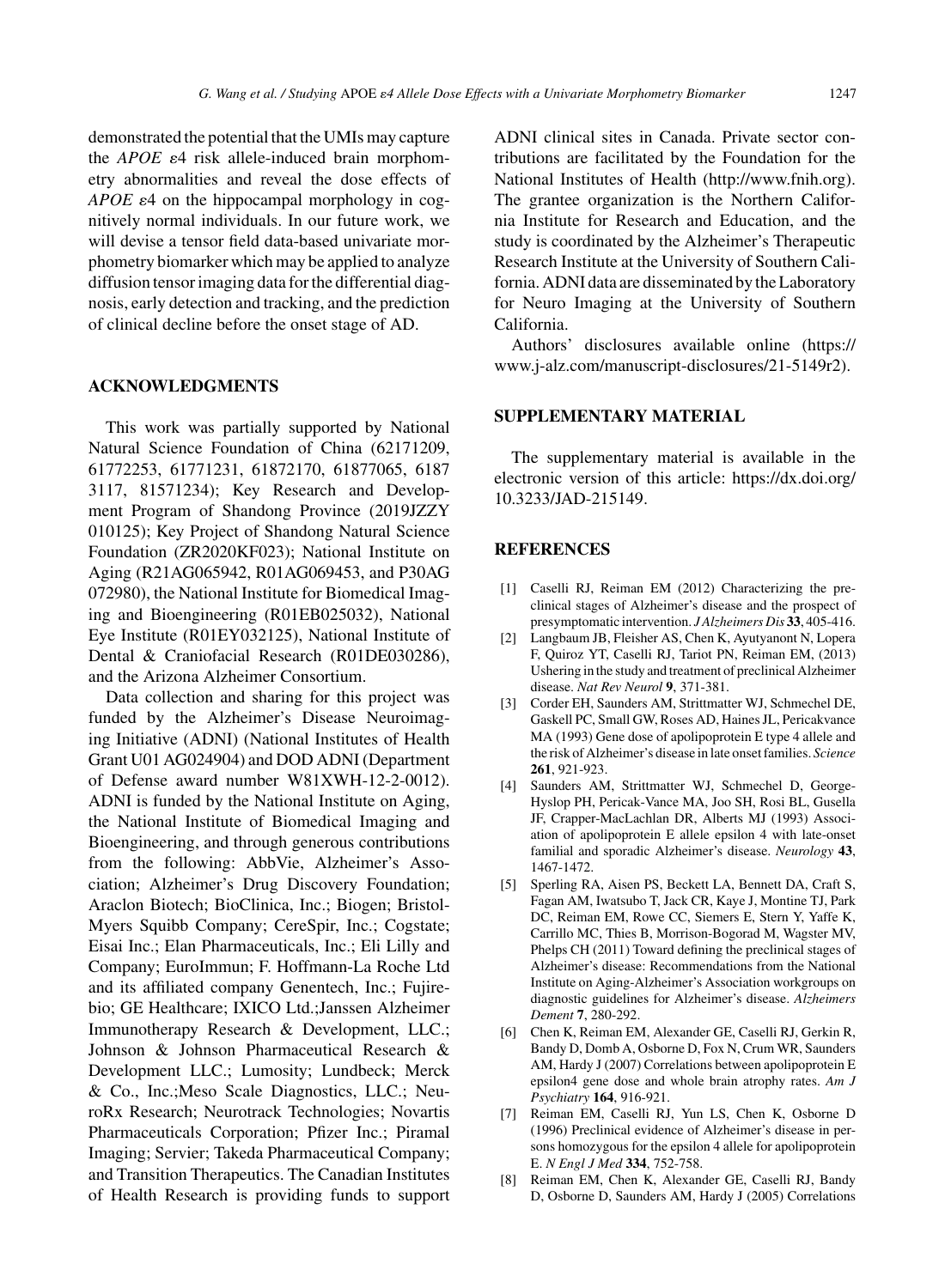between apolipoprotein E epsilon4 gene dose and brainimaging measurements of regional hypometabolism. *Proc Natl Acad SciUSA* **102**, 8299-8302.

- [9] Chen K, Roontiva A, Thiyyagura P, Lee W, Liu XF, Ayutyanont N, Protas H, Luo JL, Bauer R, Reschke C, Bandy D, Koeppe RA, Fleisher AS, Caselli RJ, Landau S, Jagust WJ, Weiner MW, Reiman EM (2015) Improved power for characterizing longitudinal amyloid-beta PET changes and evaluating amyloid-modifying treatments with a cerebral white matter reference region. *J Nucl Med* **56**, 560-566.
- [10] Kuang L, Jia J, Zhao D, Xiong F, Han X, Wang Y, Alzheimer's Disease Neuroimaging Initiative (2020) Default mode network analysis of APOE genotype in cognitively unimpaired subjects based on persistent homology. *Front Aging Neurosci* **12**, 188.
- [11] Fox NC, Scahill RI, Crum WR, Rossor MN (1999) Correlation between rates of brain atrophy and cognitive decline in AD. *Neurology* **52**, 1687-1687.
- [12] Josephs KA, Whitwell JL, Ahmed Z, Shiung MM, Weigand SD, Knopman DS, Boeve BF, Parisi JE, Petersen RC, Dickson DW, Jack CR (2008) Beta-amyloid burden is not associated with rates of brain atrophy. *Ann Neurol* **63**, 204-212.
- [13] Reiman EM, Uecker A, Caselli RJ, Lewis S, Bandy D, Leon MD, De SS, Convit A, Osborne D, Weaver AL, Thibodeau SN (1998) Hippocampal volumes in cognitively normal persons at genetic risk for Alzheimer's disease. *Ann Neurol* **44**, 288-291.
- [14] Thompson PM, Hayashi KM, Zubicaray G, Janke AL, Rose SE, Semple J, Hong MS, Herman D, Gravano D, Doddrell DM, Toga AW (2004) Mapping hippocampal and ventricular change in Alzheimer's disease. *Neuroimage* **22**, 1754-1766.
- [15] Jack CR, Slomkowski M, Gracon S, Hoover TM, Felmlee JP, Stewart K, Xu Y, Shiung M, O'Brien PC, Cha R, Knopman DS, Petersen RC (2003) MRI as a biomarker of disease progression in a therapeutic trial of milameline for AD. *Neurology* **60**, 253-260
- [16] Wang Y, Song Y, Rajagopalan P, An T, Liu K, Chou YY, Gutman BA, Toga AW, Thompson PM (2011) Surface-based TBM boosts power to detect disease effects on the brain: An *N*=804 ADNI study. *Neuroimage* **56**, 1993-2010.
- [17] Soininen H, Partanen K, Pitkanen A, Hallikainen M, Hanninen T, Helisalmi S, Mannermaa A, Ryynanen M, Koiuisto K, Riekkinen P (1995) Decreased hippocampal volume asymmetry on MRIs in nondemented elderly subjects carrying the apolipoprotein E epsilon 4 allele. *Neurology* **45**, 391-392.
- [18] Wang L, Swank JS, Glick IE, Gado MH, Miller M, Morris JC, Csernansky JG (2003) Changes in hippocampal volume and shape across time distinguish dementia of the Alzheimer type from healthy aging. *Neuroimage* **20**, 667-682.
- [19] Shen L, Firpi H, Saykin AJ, West JD (2009) Parametric surface modeling and registration for comparison of manual and automated segmentation of the hippocampus. *Hippocampus* **19**, 588-595.
- [20] Kerchner GA, Berdnik D, Shen JC, Bernstein JD, Fenesy MC, Deutsch GK, Wyss-Coray T, Rutt BK (2014) APOE epsilon4 worsens hippocampal CA1 apical neuropil atrophy and episodic memory. *Neurology* **82**, 691-697.
- [21] Filippini N, Rao A, Wetten S, Gibson RA, Borrie M, Guzman D, Kertesz A, Loy-English I, Williams J, Nichols TE, Whitcher B, Matthews PM (2009) Anatomically-distinct genetic associations of APOE epsilon4 allele load with

regional cortical atrophy in Alzheimer's disease. *Neuroimage* **44**, 724-728.

- [22] Chen KL, Sun YM, Zhou Y, Zhao QH, Ding D, Guo QH (2016) Associations between APOE polymorphisms and seven diseases with cognitive impairment including Alzheimer's disease, frontotemporal dementia, and dementia with Lewy bodies in southeast China. *Psychiatr Genet* **26**, 124-131.
- [23] Saeed U, Mirza SS, MacIntosh BJ, Herrmann N, Keith J, Ramirez J, Nestor SM, Yu Q, Knight J, Swardfager W, Potkin SG, Rogaeva E, George-Hyslop PS, Black SE, Masellis M (2018) APOE- $\varepsilon$ 4 associates with hippocampal volume, learning, and memory across the spectrum of Alzheimer s disease and dementia with Lewy bodies. *Alzheimers Dement* **14**, 1137-1147.
- [24] Hostage CA, Choudhury KR, Doraiswamy PM, Petrella JR (2013) Dissecting the gene dose-effects of the APOE  $\varepsilon$ 4 and  $\varepsilon$ 2 alleles on hippocampal volumes in aging and Alzheimer's disease. *PLoS One* **8**, e54483.
- [25] Cacciaglia R, Molinuevo JL, Falcón C, Brugulat-Serrat A, Sánchez-Benavides G, Gramunt N, Esteller M, Morán S, Minguillón C, Fauria K (2018) Effects of APOE- $\varepsilon$ 4 allele load on brain morphology in a cohort of middle-aged healthy individuals with enriched genetic risk for Alzheimer's disease. *Alzheimers Dement* **14**, 902-912.
- [26] Martí-Juan G, Sanroma-Guell G, Cacciaglia R, Falcon C, Piella G (2020) Nonlinear interaction between APOE  $\varepsilon$ 4 allele load and age in the hippocampal surface of cognitively intact individuals. *Hum Brain Mapp* **42**, 47-64.
- [27] Dong Q, Zhang W, Wu J, Li B, Schron EH, Mahon TM, Shi Jie, Gutman BA, Chen K, Baxter LC, Thompson PM, Reiman EM, Caselli RJ, Wang Y (2019) Applying surfacebased hippocampal morphometry to study APOE-E4 allele dose effects in cognitively unimpaired subjects.*Neuroimage* **22**, 101744.
- [28] Protas HD, Chen K, Langbaum JBS, Fleisher AS, Alexander GE, Lee W, Bandy D, Mony J, Mosconi L, Buckley S, Truran-Sacrey D, Schuff N, Weiner MW, Caselli RJ, Reiman EM (2013) Posterior cingulate glucose metabolism, hippocampal glucose metabolism, and hippocampal volume in cognitively normal, late-middle-aged persons at 3 levels of genetic risk for Alzheimer disease. *JAMA Neurol* **70**, 320-325.
- [29] Mondadori CRA, Quervain DJF, Buchmann A, Mustovic H, Wollmer MA, Schmidt CF, Boesiger P, Hock C, Nitsch RM, Papassotiropoulos A, Henke K (2007) Better memory and neural efficiency in young apolipoprotein E epsilon4 carriers. *Cereb Cortex* **17**, 1934-1947.
- [30] Burggren AC, Zeineh M, Ekstrom AD, Braskie MN, Thompson PM, Small GW, Bookheimer SY (2008) Reduced cortical thickness in hippocampal subregions among cognitively normal apolipoprotein E e4 carriers. *Neuroimage* **41**, 1177-1183.
- [31] Gonneaud J, Arenaza-Urquijo EM, Fouquet M, Perrotin A, Fradin S, Sayette VDL, Eustache F, Chételat G (2016) Relative effect of APOE  $\varepsilon$ 4 on neuroimaging biomarker changes across the lifespan. *Neurology* **87**, 1696- 1703.
- [32] Matura S, Prvulovic D, Jurcoane A, Hartmann D, Miller J, Scheibe M, Odwyer L, Oertelknochel V, Knochel C, Reinke B, Karakaya T, Fuser F, Pantel J (2014) Differential effects of the ApoE4 genotype on brain structure and function. *Neuroimage* **89**, 81-91.
- [33] Filippini N, MacIntosh BJ, Hough MG, Goodwin GM, Frisoni GB, Smith SM, Matthews PM, Beckmann CF,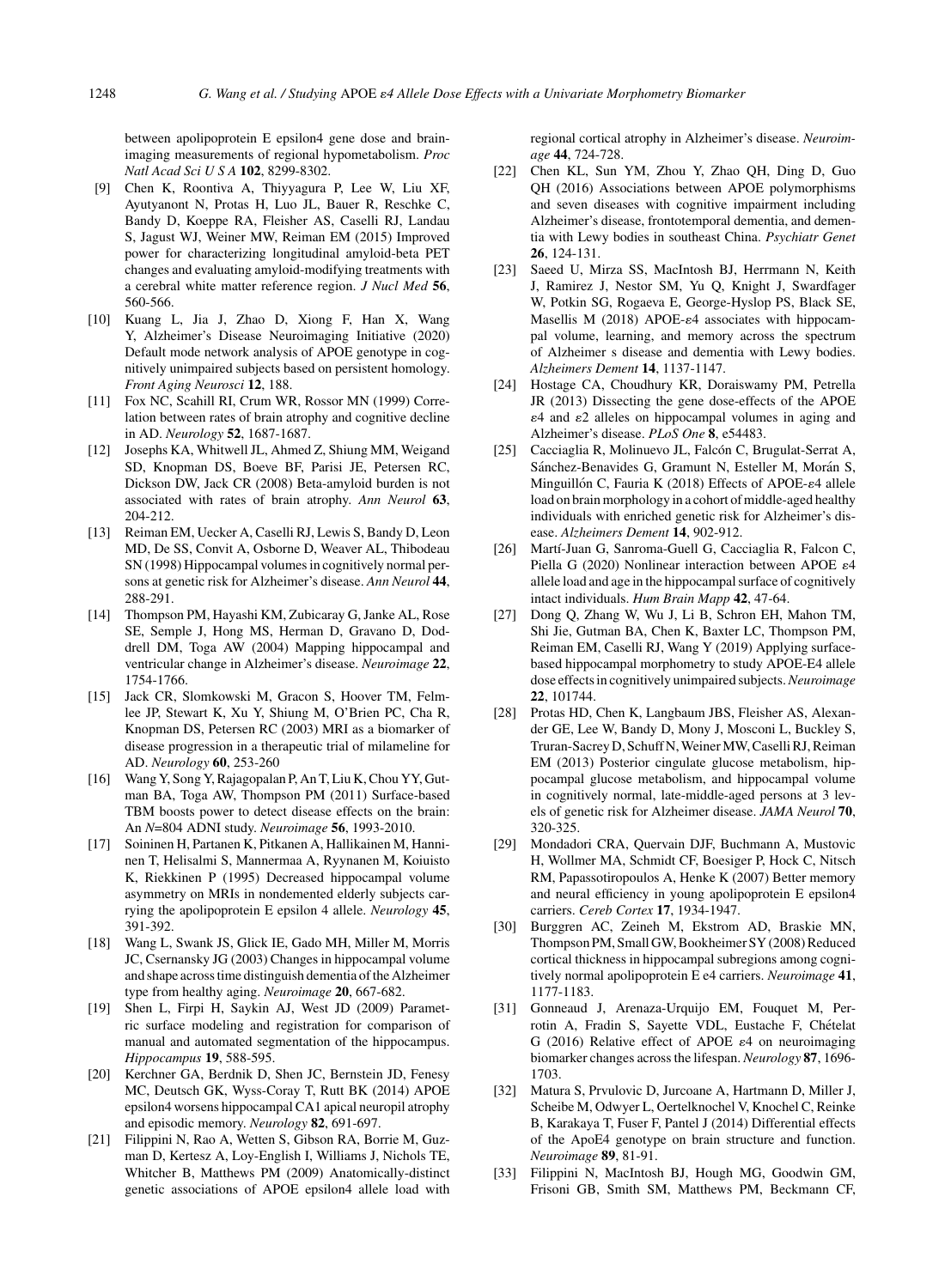Mackay CE (2009) Distinct patterns of brain activity in young carriers of the APOE-epsilon4 allele. *Proc Natl Acad Sci U S A* **106**, 7209-7214.

- [34] Sabuncu MR, Ge T, Holmes AJ, Smoller JW, Buckner RL, Fischl B (2016) Morphometricity as a measure of the neuroanatomical signature of a trait. *Proc Natl Acad SciUSA* **113**, 5749-5756.
- [35] Jack CR, Bennett DA, Blennow K, Carrillo MC, Feldman HH, Frisoni GB, Hampel H, Jagust WJ, Johnson KA, Knopman DS, Petersen RC, Scheltens P, Sperling RA, Dubois B (2016) A/T/N: An unbiased descriptive classification scheme for Alzheimer disease biomarkers. *Neurology* **87**, 539-547.
- [36] Wang G, Dong QX, Wu JF, Su Y, Chen K, Su QT, Zhang XF, Hao JG, Yao T, Liu L, Zhang CM, Caselli RJ, Reiman EM, Wang YL (2020) Developing univariate neurodegeneration biomarkers with low-rank and sparse subspace decomposition. *Med Image Anal* **67**, 1-16.
- [37] Bouwmans T, Zahzah EH, (2014) Robust PCA via principal component pursuit: A review for a comparative evaluation in video surveillance. *Comput Vis Image Underst* **122**, 22-34.
- [38] Mueller SG, Weiner MW, Thal LJ, Petersen RC, Jack CR, Jagust WJ, Trojanowski JQ, Toga AW, Beckett LA (2005) The Alzheimer's Disease Neuroimaging Initiative. *Neuroimaging Clin N Am* **15**, 869-877, xi-xii.
- [39] Caselli RJ, Reiman EM, Osborne D, Hentz JG, Baxter LC, Hernandez JL, Alexander GG (2004) Longitudinal changes in cognition and behavior in asymptomatic carriers of the APOE e4 allele. *Neurology* **62**, 1990-1995.
- [40] Hyman BT (2011) Amyloid-dependent and amyloidindependent stages of Alzheimer disease. *Arch Neurol* **68**, 1062-1064.
- [41] Hixson JE, Vernier1 DT (1990) Restriction isotyping of human apolipoprotein E by gene amplification and cleavage with HhaI. *J Lipid Res* **31**, 545-548.
- [42] Petersen RC, Doody RS, Kurz A, Mohs RC, Morris JC, Rabins PV, Ritchie K, Rossor MN, Thal LJ, Winblad B (2001) Current concepts in mild cognitive impairment. *JAMA Neurol* **58**, 1985-1992.
- [43] Pizer SM, Fritsch DS, Yushkevich PA, Johnson VE, Chaney EL (1999) Segmentation, registration, and measurement of shape variation via image object shape. *IEEE Trans Med Imaging* **18**, 851-865.
- [44] Styner M, Oguz I, Xu S, Brechbuhler C, Pantazis D, Levitt JJ, Shenton ME, Gerig G (2006) Framework for the statistical shape analysis of brain structures using SPHARM-PDM. *Insight J*, pp. 242-250.
- [45] Patenaude B, Smith SM, Kennedy DN, Jenkinson M (2011) A Bayesian model of shape and appearance for subcortical brain segmentation. *Neuroimage* **56**, 907-922.
- [46] Lorensen WE, Cline HE (1987) Marching cubes: A high resolution 3D surface construction algorithm. *ACM SIG-GRAPH Comp Graph* **21**, 163-169.
- [47] Shi J, Thompson PM, Gutman BA, Wang Y (2013) Surface fluid registration of conformal representation: Application to detect disease burden and genetic influence on hippocampus. *Neuroimage* **78**, 111-134.
- [48] Bronielsen M, Gramkow C (1996) Fast fluid registration of medical images. *Microsc Microanal* **28**, 680-681.
- [49] Aybat NS, Goldfarb D, Iyengar G (2011) Fast firstorder method for stable principal component pursuit. arXiv:1105.2126
- [50] Zhou Z, Li XD, Wright J, Candes EJ, Ma Y (2010) Stable principal component pursuit. IEEE International Symposium on Information Theory, pp. 1518-1522.
- [51] Cai JF, Candes EJ, Shen Z (2010) A singular value thresholding algorithm for matrix completion. *SIAM J Optim* **20**, 1956-1982.
- [52] Gill PMW (2007) Efficient calculation of *p*-values in linearstatistic permutation significance tests. *J Stat Comput Simul* **77**, 55-61.
- [53] Folstein MF, Folstein SE, McHugh PR (1975) "Minimental state": A practical method for grading the cognitive state of patients for the clinician. *J Psychiatr Res* **12**, 189-198.
- [54] Rey A, Reymermet A, Anacona CAR (1964) *L'examen clinique en psychologie*. Presses Universitaires de France, Paris.
- [55] Bernard R (2015) *Fundamentals of Biostatistics* (8th edition), Brooks Cole.
- [56] Liu G, Yan S (2012) Active subspace: Toward scalable lowrank learning. *Neural comput* **24**, 427-444.
- [57] Jack CR, Petersen RC, Xu YC, O'Brien PC, Smith GE, Ivnik RJ, Boeve BF, Waring SC, Tangalos EG, Kokmen E (1999) Prediction of AD with MRI-based hippocampal volume in mild cognitive impairment. *Neurology* **52**, 1397-1397.
- [58] Shi J, Stonnington CM, Thompson PM, Chen K, Gutman B, Reschke C, Baxter LC, Reiman EM, Caselli RJ, Wang Y (2015) Studying ventricular abnormalities in mild cognitive impairment with hyperbolic Ricci flow and tensor-based morphometry. *Neuroimage* **104**, 1-20.
- [59] Lematre H, Crivello F, Dufouil C, Grassiot B, Mazoyer B (2005) No epsilon4 gene dose effect on hippocampal atrophy in a large MRI database of healthy elderly subjects. *Neuroimage* **24**, 1205-1213.
- [60] Crivello F, Lemaitre H, Dufouil C (2010) Effects of ApoEepsilon4 allele load and age on the rates of grey matter and hippocampal volumes loss in a longitudinal cohort of 1186 healthy elderly persons. *Neuroimage* **47**, 1064-1069.
- [61] Styner M, Lieberman JA, Pantazis D, Gerig G (2004) Boundary and medial shape analysis of the hippocampus in schizophrenia. *Med Image Anal* **8**, 197-203.
- [62] Morra JH, Tu Z, Apostolova LG, Green AE, Avedissian C, Madsen SK, Parikshak N, Toga AW, Jr CRJ, Schuff N (2009) Automated mapping of hippocampal atrophy in 1 year repeat MRI data from 490 subjects with Alzheimer's disease, mild cognitive impairment, and elderly controls. *Neuroimage* **45**(1 Suppl), S3-15.
- [63] Younes L, Albert M, Miller M (2014) Inferring changepoint times of medial temporal lobe morphometric change in preclinical Alzheimer's disease. *Neuroimage Clin* **5**, 178-187.
- [64] Caselli RJ, Dueck AC, Osborne D, Sabbagh MN, Connor DJ, Ahern GL, Baxter LC, Rapcsak SZ, Shi J, Woodruff BK, Locke DEC, Snyder CH, Alexander GE, Rademakers R, Reiman EM (2009) Longitudinal modeling of age-related memory decline and the APOE epsilon4 effect. *N Engl J Med* **361**, 255-263.
- [65] O'Donoghue MC, Murphy SE, Zamboni G, Nobre AC, Mackay CE (2018) APOE genotype and cognition in healthy individuals at risk of Alzheimer's disease: A review. *Cortex* **104**, 103-123.
- [66] Laukka EJ, Lovden M, Herlitz A, Karlsson S, Ferencz B, Pantzar A, Kelle L, Graff C, Fratiglioni L, Backman L (2013) Genetic effects on old-age cognitive functioning: A population-based study. *Psychol Aging* **28**, 262-274.